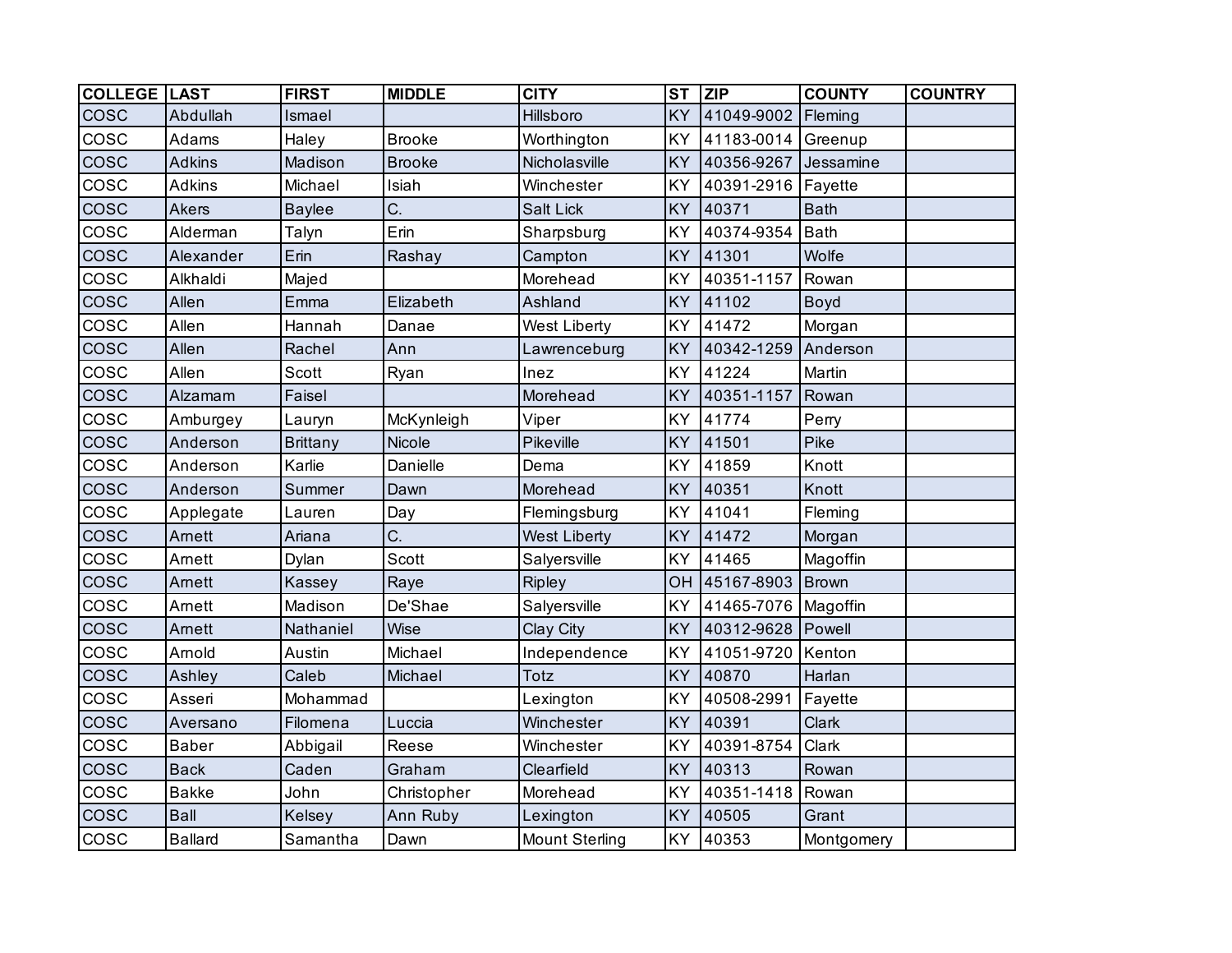| cosc        | <b>Bandura</b>    | Helen           | Rae           | Morehead              | KY        | 40351      | Rowan          |  |
|-------------|-------------------|-----------------|---------------|-----------------------|-----------|------------|----------------|--|
| cosc        | Bannister         | Brooklyn        | J.            | Vanceburg             | KY        | 41179      | Lewis          |  |
| cosc        | <b>Barber</b>     | Kaitlyn         | Nichole       | <b>Mount Sterling</b> | KY        | 40353-9079 | Montgomery     |  |
| COSC        | <b>Barker</b>     | Conner          | Lowell        | Clearfield            | KY        | 40313      | Rowan          |  |
| <b>COSC</b> | <b>Barker</b>     | Kaitlyn         | Destiney      | Olive Hill            | KY        | 41164-0629 | Carter         |  |
| COSC        | <b>Barker</b>     | Layla           | Rhea          | Olive Hill            | KY        | 41164-8145 | Carter         |  |
| <b>COSC</b> | <b>Barker</b>     | Madison         | Nicole        | Morehead              | KY        | 40351      | Rowan          |  |
| COSC        | Barton            | Alexis          | Lynn          | Greenfield            | OH        | 45123-8552 | Highland       |  |
| <b>COSC</b> | <b>Basaldua</b>   | Paola           | Tairy         | Somerset              | KY        | 42501-6031 | Pulaski        |  |
| <b>COSC</b> | Bean              | Emily           | Elizabeth     | Murfreesboro          | <b>TN</b> | 37129-2885 | Rutherford     |  |
| <b>COSC</b> | <b>Bentley</b>    | Jacob           | <b>Bryce</b>  | <b>Jenkins</b>        | KY        | 41537-8426 | Letcher        |  |
| COSC        | <b>Bentley</b>    | McKenzie        | Paige         | Kimper                | KY        | 41539-5805 | Pike           |  |
| cosc        | <b>Bentley</b>    | Morgan          | <b>Brooke</b> | Littcarr              | KY        | 41834-0243 | Knott          |  |
| <b>COSC</b> | <b>Billips</b>    | Evan            | Michael       | Ashland               | KY        | 41102      | Boyd           |  |
| cosc        | Blackburn         | Jaden           | Dawn          | Hagerhill             | KY        | 41222-9095 | Johnson        |  |
| COSC        | Blankenship       | MaCaila         | Danielle      | Ashland               | KY        | 41102-7732 | Boyd           |  |
| cosc        | <b>Blanton</b>    | Marigrace       | Audrey        | Paintsville           | KY        | 41240      | Johnson        |  |
| cosc        | <b>Blevins</b>    | Emily           | <b>B.</b>     | Pikeville             | KY        | 41501      | Pike           |  |
| <b>COSC</b> | <b>Bloomfield</b> | Ethan           | Thomas        | Vanceburg             | KY        | 41179-0000 | Lewis          |  |
| COSC        | Bloomfield        | Isabell         | Lenore        | Georgetown            | KY        | 40324-8648 | Scott          |  |
| COSC        | <b>Boling</b>     | <b>Riley</b>    | Elizabeth     | Clearfield            | KY        | 40313      | <b>Bracken</b> |  |
| cosc        | <b>Bosley</b>     | Emerson         | Jayne         | Erlanger              | KY        | 41018      | Kenton         |  |
| cosc        | <b>Botkins</b>    | Haley           | Nichole       | Tollesboro            | KY        | 41189-8999 | Lewis          |  |
| COSC        | <b>Botsford</b>   | Elena           | Ashley        | <b>East Greenwich</b> | RI        | 02818-1248 | Kent           |  |
| cosc        | Bowman            | Kaitlyn         | Danielle      | Clearfield            | KY        | 40313      | Rowan          |  |
| COSC        | Bowman            | Mary            | Kate          | Nicholasville         | KY        | 40356      | Jessamine      |  |
| <b>COSC</b> | <b>Boyer</b>      | Presley         | Sharlize      | Louisa                | KY        | 41230-6103 | Lawrence       |  |
| COSC        | <b>Branham</b>    | Christopher     | <b>Blake</b>  | Sandy Hook            | KY        | 41171      | Elliott        |  |
| <b>COSC</b> | <b>Branham</b>    | Courtney        |               | Mason                 | OH        | 45040-5655 | Warren         |  |
| COSC        | <b>Branham</b>    | Emily           | Lakin         | Ashland               | KY        | 41101      | Boyd           |  |
| <b>COSC</b> | <b>Bray</b>       | Andrew          | Thomas        | Harrodsburg           | KY        | 40330-9157 | Mercer         |  |
| cosc        | <b>Brewer</b>     | <b>Brittany</b> | Louise        | Greenville            | OH        | 45331-9719 | Darke          |  |
| <b>COSC</b> | <b>Brewer</b>     | Courtney        | Paige         | Pikeville             |           | KY 41501   | Pike           |  |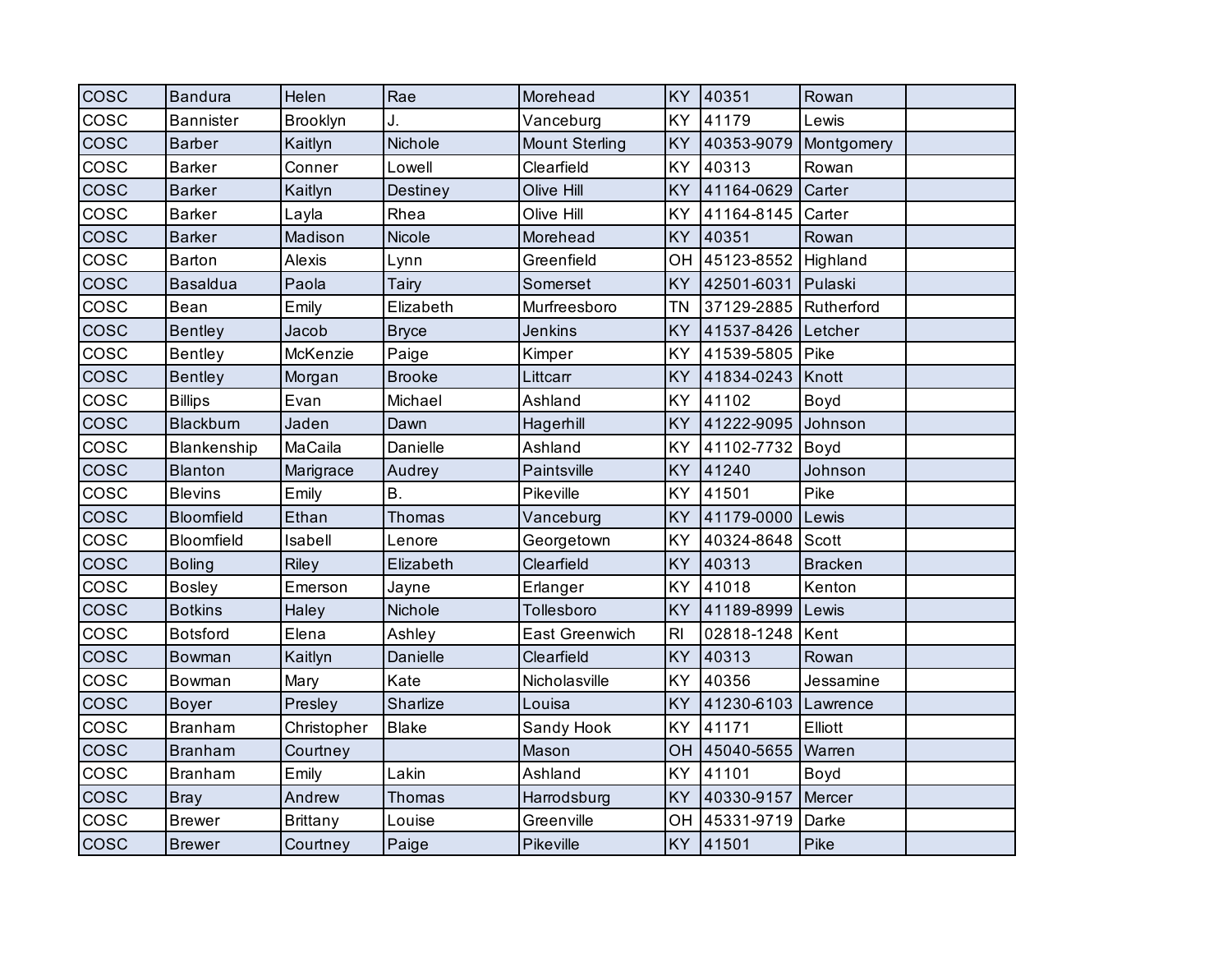| COSC        | <b>Brewer</b>   | Hannah         | Elizabeth          | Pine Ridge            | KY        | 41360      | Wolfe         |           |
|-------------|-----------------|----------------|--------------------|-----------------------|-----------|------------|---------------|-----------|
| <b>COSC</b> | <b>Brewer</b>   | <b>Riley</b>   | Ann                | Campton               | KY        | 41301      | Wolfe         |           |
| cosc        | <b>Brooker</b>  | McKenna        | Nicole             | Waverly               | <b>OH</b> | 45690-7509 | Pike          |           |
| cosc        | <b>Brooks</b>   | Kyla           | Nancy              | Fayetteville          | <b>OH</b> | 45118-8427 | <b>Brown</b>  |           |
| COSC        | <b>Brown</b>    | Christopher    | Lee Clark          | Clearfield            | KY        | 40313      | Harlan        |           |
| cosc        | <b>Brown</b>    | Johnna         | Delrae             | Winchester            | KY        | 40391-9730 | Clark         |           |
| COSC        | <b>Brown</b>    | Peyton         | <b>Bradlee</b>     | Grayson               | KY        | 41143-8517 | Carter        |           |
| cosc        | <b>Bruscini</b> | Samantha       | Jo                 | Chokoloskee           | FL.       | 34138      | Collier       |           |
| COSC        | <b>Buck</b>     | Justin         | Kase               | Olive Hill            | KY        | 41164      | Carter        |           |
| cosc        | <b>Burkhead</b> | Hailey         | Michelle           | Lawrenceburg          | KY        | 40342-9210 | Anderson      |           |
| cosc        | <b>Burns</b>    | Joseph         | <b>B.</b> Lawrence | <b>Mount Olivet</b>   | KY        | 41064-8631 | Robertson     |           |
| <b>COSC</b> | <b>Byrd</b>     | Emma           | Lashane            | Stanton               | KY        | 40380-8002 | Powell        |           |
| COSC        | Callahan        | Cathryn        | Nikole             | Louisville            | KY        | 40213      | Jefferson     |           |
| <b>COSC</b> | Callihan        | William        | Van Douglas        | Auxier                | KY        | 41602      | Floyd         |           |
| cosc        | Candra          | <b>Belinda</b> | Valerie            | Bekasi                |           |            |               | Indonesia |
| cosc        | Cantrell        | Abigale        | Mae                | <b>Flat Gap</b>       | <b>KY</b> | 41219      | Johnson       |           |
| <b>COSC</b> | Carson          | Timeka         | Hannah LaRae       | London                | KY        | 40741-6022 | Laurel        |           |
| cosc        | Carter          | <b>Brian</b>   | Glenn              | Morehead              | KY        | 40351      | Rowan         |           |
| cosc        | Carter          | <b>Brianne</b> | Nicole             | Somerset              | KY        | 42503      | Pulaski       |           |
| cosc        | Caudill         | Jody           | Edwin              | Viper                 | KY        | 41774-9002 | Perry         |           |
| cosc        | Chaffin         | Courtney       | Taylor             | Cincinnati            | OH        | 45244-1536 | Hamilton      |           |
| <b>COSC</b> | Chamberlain     | Nathan         |                    | <b>Mount Sterling</b> | KY        | 40353-7850 | Montgomery    |           |
| cosc        | Chesnut         | Kayla          | Ann                | Hamilton              | OH        | 45013-1702 | <b>Butler</b> |           |
| COSC        | <b>Clark</b>    | Caleb          | Andrew             | Winchester            | <b>KY</b> | 40391-1111 | Clark         |           |
| cosc        | Clark           | Cera           | Allison Shae       | <b>Essie</b>          | KY        | 40827-7016 | Leslie        |           |
| cosc        | Clark           | Georgia        | Cali               | Princeton             | <b>KY</b> | 42445-6059 | Caldwell      |           |
| cosc        | Clatos          | Hannah         | Renae              | Morehead              | KY        | 40351-9080 | Rowan         |           |
| <b>COSC</b> | Clemons         | William        | Kelly              | Frenchburg            | KY        | 40322      | Menifee       |           |
| COSC        | Clifton         | Sharon         | Ann                | Mount Orab            | OH        | 45154-9205 | Highland      |           |
| cosc        | Cline           | Jamie          | Lee                | Clearfield            | KY        | 40313-9401 | Rowan         |           |
| COSC        | Cobb            | Bailey         | Christian          | <b>Mount Sterling</b> | KY        | 40353-7919 | Montgomery    |           |
| <b>COSC</b> | Cole            | Autumn         | Lashae             | Ezel                  | KY        | 41425-9061 | Morgan        |           |
| cosc        | Cole            | Mackenzie      | Noland             | Ashland               | <b>KY</b> | 41101      | Boyd          |           |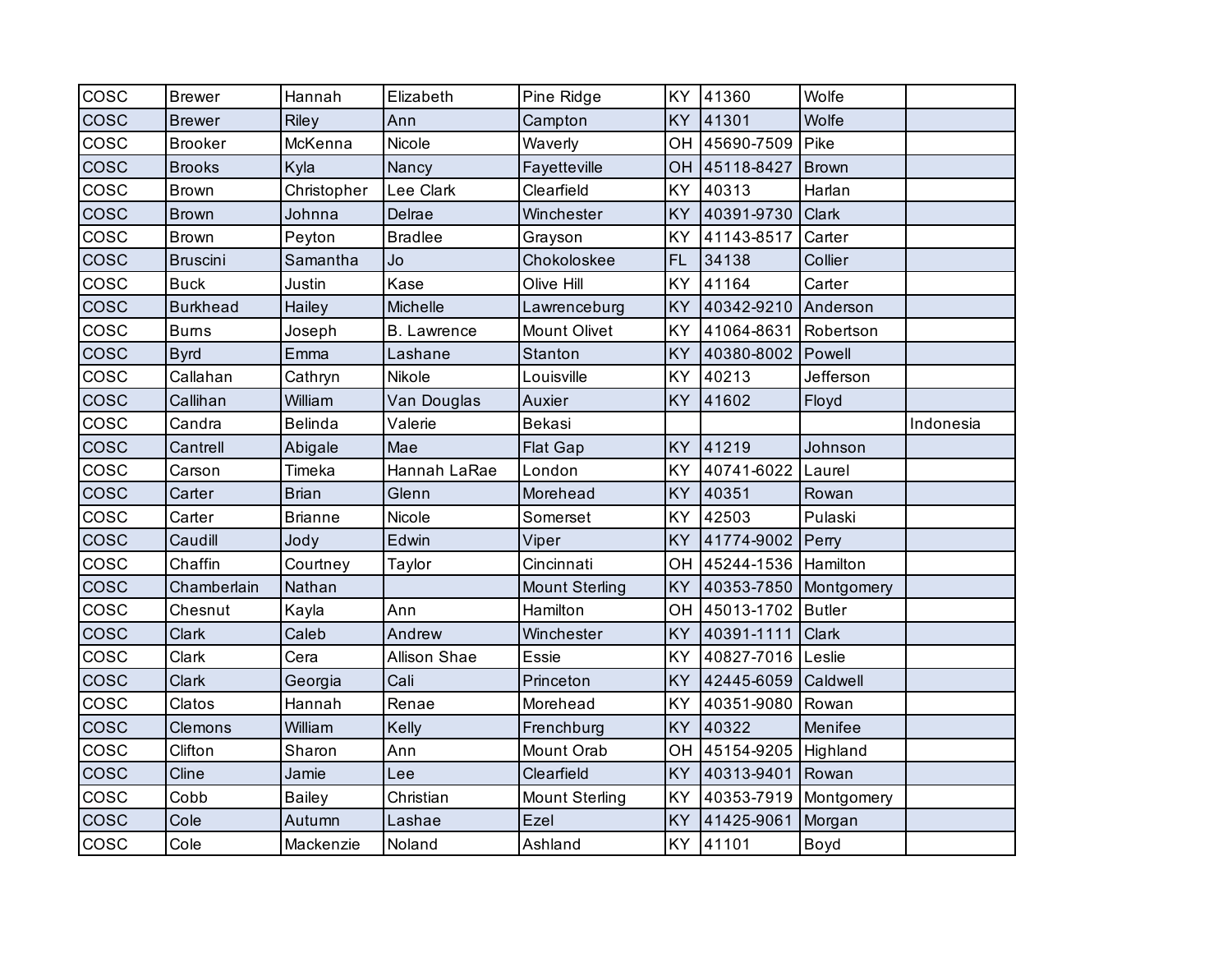| <b>COSC</b> | Colemire   | <b>Brandon</b> | Douglas       | Ewing               | KY        | 41039      | Fleming          |             |
|-------------|------------|----------------|---------------|---------------------|-----------|------------|------------------|-------------|
| <b>COSC</b> | Collins    | Emma           | Paige         | Georgetown          | KY        | 40324-8106 | Scott            |             |
| <b>COSC</b> | Collins    | Kaley          | Michelle      | <b>West Liberty</b> | <b>KY</b> | 41472-9377 | Morgan           |             |
| COSC        | Combs      | Brianna        | Abigail       | Salyersville        | KY        | 41465-8403 | Magoffin         |             |
| <b>COSC</b> | Combs      | Dalton         | Andrew        | London              | KY        | 40741      | Laurel           |             |
| cosc        | Combs      | Franklin       | Clay          | Hueysville          | KY        | 41640-8946 | Knott            |             |
| <b>COSC</b> | Conley     | Keenan         | O'Brien       | Salyersville        | KY        | 41465-0025 | Magoffin         |             |
| COSC        | Conley     | William        | Noah          | West Liberty        | KY        | 41472-9633 | Morgan           |             |
| <b>COSC</b> | Conn       | Jacob          | Harrison      | Prestonsburg        | <b>KY</b> | 41653-9114 | Floyd            |             |
| COSC        | Connolly   | <b>Bridget</b> |               | Auckland            |           |            |                  | New Zealand |
| <b>COSC</b> | Cook       | <b>Tobias</b>  | Webb          | Edgewood            | KY        | 41018-2604 | Kenton           |             |
| COSC        | Cooley     | Noah           | Alexander     | Fort Thomas         | KY        | 41075      | Campbell         |             |
| COSC        | Coomer     | Adrianna       | Paige         | Jackson             | <b>KY</b> | 41339      | <b>Breathitt</b> |             |
| COSC        | Coomer     | Casey          | Lorriena      | Nancy               | KY        | 42544      | Pulaski          |             |
| <b>COSC</b> | Copley     | Randolph       | Wade          | Pikeville           | <b>KY</b> | 41501-2138 | Pike             |             |
| COSC        | Cornette   | Kendra         | Michelle      | Tollesboro          | KY        | 41189-8652 | Lewis            |             |
| <b>COSC</b> | Cottrell   | Kirsten        | <b>Baily</b>  | <b>Berea</b>        | <b>KY</b> | 40403-9559 | Madison          |             |
| cosc        | Cougil     | Ailin          |               | Louisville          | KY        | 40216-1520 | Jefferson        |             |
| <b>COSC</b> | Coulter    | Katie          | Delaney       | Shelbyville         | KY        | 40065      | Shelby           |             |
| COSC        | Cowdrey    | Katelyn        | Grace         | Russellville        | OH        | 45168-8945 | <b>Brown</b>     |             |
| <b>COSC</b> | Cox        | Kaitlyn        | Renee         | Florence            | <b>KY</b> | 41042      | <b>Boone</b>     |             |
| cosc        | Crace      | Natalie        | Ann           | Salyersville        | KY        | 41465-6653 | Magoffin         |             |
| <b>COSC</b> | Craig      | Lexie          | Morgan        | Owingsville         | KY        | 40360      | <b>Bath</b>      |             |
| COSC        | Creamer    | Elizabeth      | Anne          | Shepherdsville      | KY        | 40165-7831 | <b>Bullitt</b>   |             |
| <b>COSC</b> | Creech     | Maggie         | Yvonne        | <b>Hazel Green</b>  | KY        | 41332-0236 | Wolfe            |             |
| cosc        | Crouch     | Caleb          | Bishop        | Sharpsburg          | <b>KY</b> | 40374-9506 | <b>Bath</b>      |             |
| COSC        | Cuccinelli | Caroline       | Rose          | Winchester          | <b>KY</b> | 40391      | <b>Clark</b>     |             |
| COSC        | Cummins    | Darci          | Renee         | Williamstown        | KY        | 41097      | Grant            |             |
| <b>COSC</b> | Curry      | Jordyn         | <b>Blaine</b> | Stone               | <b>KY</b> | 41567-7078 | Pike             |             |
| cosc        | Cusick     | Justin         | Michael       | Shepherdsville      | KY        | 40165-6205 | <b>Bullitt</b>   |             |
| COSC        | Cyrus      | Cassidy        | Paige         | Catlettsburg        | <b>KY</b> | 41129      | Boyd             |             |
| COSC        | Daigle     | Alyssa         | Nicole        | Derry               | <b>NH</b> | 03038-5003 | Rockingham       |             |
| cosc        | Dalrymple  | Jerry          | Lee           | Stanton             | <b>KY</b> | 40380-9795 | Powell           |             |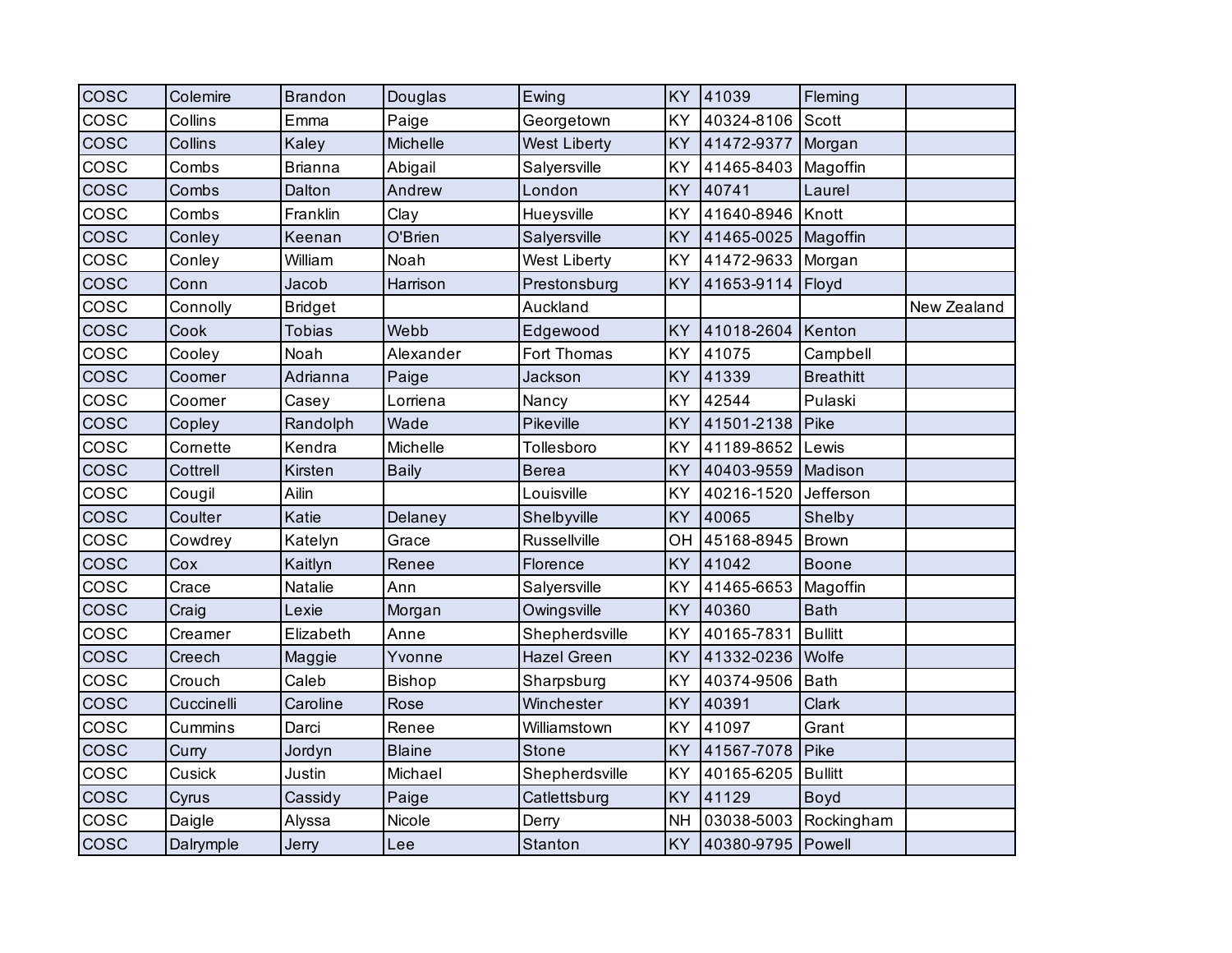| cosc        | Dalton         | <b>Bradley</b> | J. M.       | Inez                  | KY        | 41224               | Martin         |  |
|-------------|----------------|----------------|-------------|-----------------------|-----------|---------------------|----------------|--|
| <b>COSC</b> | Dalton         | Jeremy         |             | <b>West Liberty</b>   | <b>KY</b> | 41472-1061          | Morgan         |  |
| <b>COSC</b> | Daniel         | Macy           | Carol       | Staffordsville        | KY        | 41256               | Johnson        |  |
| cosc        | <b>Daniels</b> | Jacob          | Anthony     | Pikeville             | KY        | 41501               | Pike           |  |
| COSC        | Darlington     | Sierra         | С           | Georgetown            | OH        | 45121               | <b>Brown</b>   |  |
| <b>COSC</b> | Darnell        | Abigail        | Elizabeth   | Greenup               | KY        | 41144-6037          | Greenup        |  |
| <b>COSC</b> | Davis          | Dalton         | Lee         | Olive Hill            | KY        | 41164-7690          | Carter         |  |
| <b>COSC</b> | Davis          | Jami           | R           | Cynthiana             | KY        | 41031-5114          | Harrison       |  |
| COSC        | Davis          | Samantha       | Leigh       | Allen                 | KY        | 41601-9444          | Floyd          |  |
| <b>COSC</b> | Dawson         | McKenna        | Hope        | Louisville            | <b>KY</b> | 40214-6525          | Jefferson      |  |
| cosc        | Deak           | Zachary        | David       | Lexington             | KY        | 40503-4369          | Fayette        |  |
| COSC        | Dean           | <b>Brock</b>   |             | Greenfield            | OH        | 45123-8201          | Highland       |  |
| COSC        | Dean           | Calista        | Rose        | Corbin                | KY        | 40701-1777          | Whitley        |  |
| <b>COSC</b> | Dehart         | Sydney         | Madison     | Olive Hill            | KY        | 41164               | Carter         |  |
| <b>COSC</b> | Dennis         | Kourtney       | Paige       | Morehead              | KY        | 40351               | Rowan          |  |
| <b>COSC</b> | <b>Dials</b>   | James          | Thomas      | Inez                  | KY        | 41224-8760          | Martin         |  |
| cosc        | <b>Dickey</b>  | Terrance       | <b>Drew</b> | <b>Mount Sterling</b> | KY        | 40353-1667          | Montgomery     |  |
| <b>COSC</b> | <b>Diddle</b>  | Daniel         | Thomas      | Morehead              | KY        | 40351               | Rowan          |  |
| cosc        | Diebold        | Alexis         | Mary        | Edgewood              | KY        | 41017-3243          | Kenton         |  |
| COSC        | Dillingham     | Peyton         |             | Morehead              | KY        | 40351-1341          | Rowan          |  |
| cosc        | <b>Dillow</b>  | Haley          | L           | Canada                | KY        | 41519               | Pike           |  |
| <b>COSC</b> | Dotson         | Logan          | Ray         | Kimper                | <b>KY</b> | 41539-6016          | Pike           |  |
| cosc        | Dowden         | Kendall        | Elizabeth   | Carlisle              | KY        | 40311-9740          | Nicholas       |  |
| COSC        | Dreyer         | Chase          | Daniel      | Holland               | MI        | 49424-6166          | Ottawa         |  |
| cosc        | Druen          | Maiyuki        | Ito         | Shepherdsville        | KY        | 40165               | <b>Bullitt</b> |  |
| cosc        | <b>Dubler</b>  | Cindy-Ann      |             | Midway                | KY        | 40347-9601          | Woodford       |  |
| COSC        | <b>Dutiel</b>  | Kobe           | <b>Drew</b> | South Webster         | OH        | 45682-8980          | Scioto         |  |
| COSC        | Duvall         | Samantha       | Lillie-Ann  | Olive Hill            | KY        | 41164-7996          | Carter         |  |
| COSC        | Edmonds        | Hannah         | McKenzie    | Pikeville             | KY        | 41501-1483          | Pike           |  |
| cosc        | Edwards        | Kaylie         | Lynn        | <b>Bevinsville</b>    | KY        | 41606-0025          | Floyd          |  |
| COSC        | Ehr            | Anna           | Grace       | Lawrenceburg          | KY        | 40342               | Anderson       |  |
| <b>COSC</b> | Elam           | Jacob          | Wyatt       | <b>West Liberty</b>   | KY        | 41472-8999          | Morgan         |  |
| cosc        | Elder          | Makenna        |             | Frankfort             | <b>KY</b> | 40601-9730 Franklin |                |  |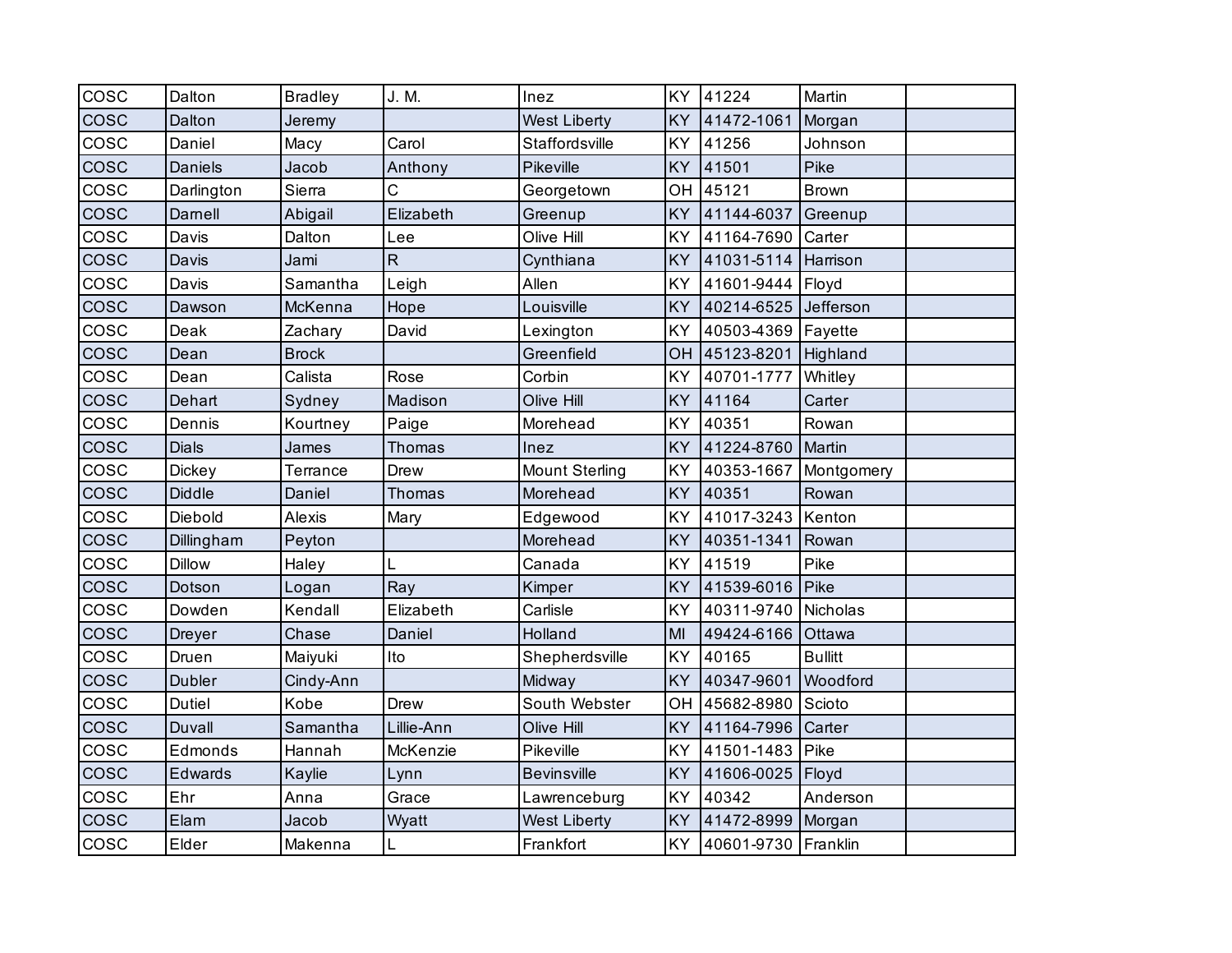| <b>COSC</b> | Eldridge      | Kalle          | <b>Bryce</b>     | Morehead             | KY        | 40351      | Rowan          |  |
|-------------|---------------|----------------|------------------|----------------------|-----------|------------|----------------|--|
| cosc        | <b>Elkins</b> | Jana           | Lynn             | Greenup              | KY        | 41144      | Greenup        |  |
| cosc        | Elliott       | Emily          | Grace            | Sandy Hook           | KY        | 41171      | <b>Elliott</b> |  |
| COSC        | Ellis         | Aleah          | <b>Beth</b>      | Mason                | OH        | 45040-5777 | Warren         |  |
| <b>COSC</b> | Embry         | Kyle           | Jacob            | Hartford             | KY        | 42347-9586 | Ohio           |  |
| <b>COSC</b> | Emmons        | Taylor         | <b>Brooke</b>    | Hillsboro            | KY        | 41049-9057 | Fleming        |  |
| cosc        | Engell        | Sarah          | <b>Joy Grace</b> | Tyner                | <b>KY</b> | 40486-8116 | Jackson        |  |
| cosc        | Epperson      | <b>Breanna</b> | Hope             | <b>Wallins Creek</b> | KY        | 40873      | Harlan         |  |
| <b>COSC</b> | Ernst         | Austin         | Daniel           | Pendleton            | KY        | 40055      | Henry          |  |
| <b>COSC</b> | Ernst         | Ethan          | Andrew           | Morehead             | KY        | 40351      | Rowan          |  |
| cosc        | <b>Estes</b>  | Laura          | Lynn             | Somerset             | KY        | 42503-2508 | Pulaski        |  |
| <b>COSC</b> | Evans         | Cody           | Allen            | <b>Heidrick</b>      | KY        | 40949-0399 | Knox           |  |
| cosc        | Evans         | Jaycee         | Morgen           | Vanceburg            | KY        | 41179-5434 | Lewis          |  |
| <b>COSC</b> | Evans         | Kelsie         | Jaden            | Means                | KY        | 40346-8858 | Menifee        |  |
| cosc        | Evans         | Lauren         | Grace            | Vanceburg            | <b>KY</b> | 41179      | Lewis          |  |
| COSC        | Evans         | Taylor         | Nicole           | Sonora               | KY        | 42776-9423 | Hardin         |  |
| cosc        | Fagan         | Sarah          | Rose             | Cumming              | GA        | 30040-8367 | Forsyth        |  |
| cosc        | Fairchild     | Charity        | Jolene           | Leburn               | KY        | 41831-8953 | Knott          |  |
| cosc        | Fairrow       | Davier         | D                | Indianapolis         | IN        | 46236      | Marion         |  |
| COSC        | Fannin        | Presley        | Peyj             | Morehead             | KY        | 40351-5194 | Rowan          |  |
| <b>COSC</b> | Faudere       | Alexandria     | Paige            | Owingsville          | KY        | 40360      | <b>Bath</b>    |  |
| cosc        | Fazenbaker    | Benjamin       | Timothy          | Ashland              | KY        | 41101      | Boyd           |  |
| cosc        | Ferguson      | Geanna         | Dawn             | Paintsville          | KY        | 41240-6003 | Johnson        |  |
| COSC        | <b>Fields</b> | Alexis         | Marie            | Dry Ridge            | KY        | 41035      | Grant          |  |
| <b>COSC</b> | Fitzpatrick   | John           | Thomas           | Georgetown           | KY        | 40324      | <b>Scott</b>   |  |
| COSC        | Fitzpatrick   | Julia          | Claire           | Nicholasville        | KY        | 40356-9269 | Jessamine      |  |
| cosc        | Flannery      | Madison        | <b>Brooke</b>    | Ashland              | <b>KY</b> | 41102-7704 | <b>Boyd</b>    |  |
| cosc        | Flannigan     | Mollee         | Dayle            | Vanceburg            | KY        | 41179      | Lewis          |  |
| <b>COSC</b> | Flesch        | Madelyn        |                  | Covington            | <b>KY</b> | 41011-3628 | Kenton         |  |
| COSC        | Foit          | Gabriel        | Caleb            | South Shore          | KY        | 41175-8023 | Greenup        |  |
| <b>COSC</b> | Fraley        | Carley         | Ann              | Inez                 | <b>KY</b> | 41224-8651 | Martin         |  |
| cosc        | Franceschi    | Havana         | Delainey         | Harrodsburg          | KY        | 40330-2157 | Mercer         |  |
| cosc        | Frazier       | Madison        | Chandler         | Oneida               | <b>KY</b> | 40972      | <b>Clay</b>    |  |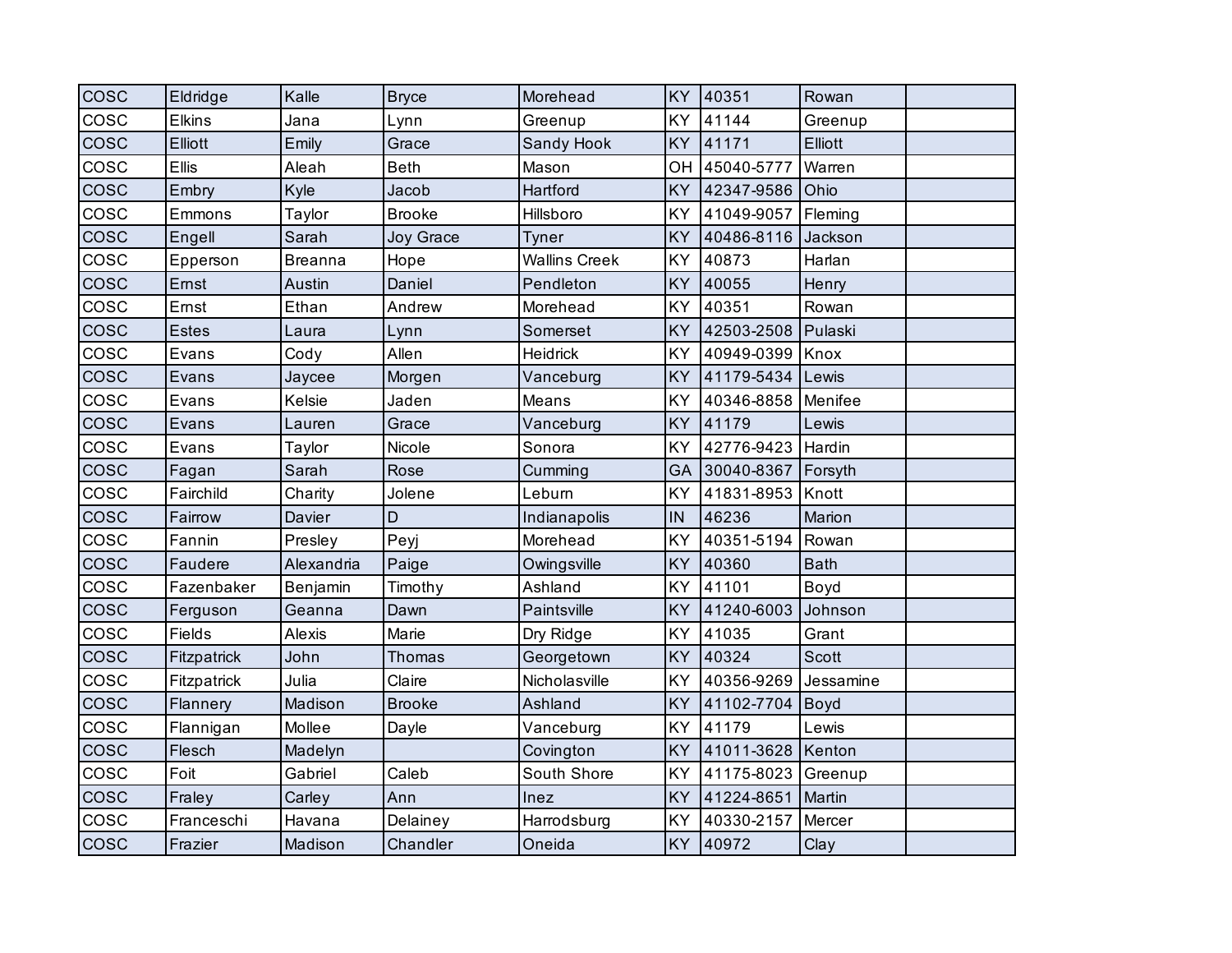| cosc        | Frederick   | Rebecca   | Kathrine      | Lawrenceburg        | <b>KY</b> | 40342-9392 Anderson |              |  |
|-------------|-------------|-----------|---------------|---------------------|-----------|---------------------|--------------|--|
| <b>COSC</b> | Frederick   | Sandra    | Clay          | <b>West Liberty</b> | KY        | 41472-0058          | Morgan       |  |
| COSC        | French      | Shelby    | Lynn          | Cecilia             | KY        | 42724-8636          | Hardin       |  |
| COSC        | Frisby      | Lauryn    | Macy          | Oil Springs         | KY        | 41238-8917          | Johnson      |  |
| COSC        | Fritzel     | Hutton    | Olivia        | Lawrene             | KS        | 66049               | Douglas      |  |
| <b>COSC</b> | Frye        | Macie     |               | South Point         | OH        | 45680-7753          | Lawrence     |  |
| COSC        | Fryman      | Colleen   | $\mathsf{R}$  | <b>Mount Olivet</b> | <b>KY</b> | 41064-7510          | Robertson    |  |
| cosc        | Fryman      | Dylan     | Taylor        | Lexington           | <b>KY</b> | 40517-4279          | Fayette      |  |
| COSC        | Gabbard     | Charlotte | Emmary        | Lebanon             | OH        | 45036-9611          | Warren       |  |
| <b>COSC</b> | Gabel       | Ericka    | Nicole        | Danville            | <b>KY</b> | 40422-9511          | <b>Boyle</b> |  |
| COSC        | Gagliano    | Matthew   | Dominic       | Morehead            | <b>KY</b> | 40351               | Rowan        |  |
| COSC        | Gailor      | Madeline  | Lee           | Louisville          | <b>KY</b> | 40214-5379          | Jefferson    |  |
| COSC        | Gallenstein | Kathryn   | Paige         | Winchester          | KY        | 40391-9685          | Clark        |  |
| <b>COSC</b> | Galvan      | Leire     | Lorena Arias  | Pikeville           | <b>KY</b> | 41501-1583          | Pike         |  |
| cosc        | Gee         | McKenzie  | <b>Belle</b>  | Rush                | KY        | 41168               | Boyd         |  |
| COSC        | Gibbs       | Elijah    | K             | Georgetown          | KY        | 40324-8421          | <b>Scott</b> |  |
| cosc        | Gibson      | Hannah    | Nicole        | Tollesboro          | KY        | 41189-9005          | Lewis        |  |
| <b>COSC</b> | Gillis      | Savannah  | Peyton        | Louisville          | <b>KY</b> | 40241-1524          | Jefferson    |  |
| cosc        | Gillispie   | Abigail   | Paige         | Grayson             | KY        | 41143-7583          | Carter       |  |
| <b>COSC</b> | Gipson      | Margaret  | Grace         | Salyersville        | KY        | 41465               | Magoffin     |  |
| cosc        | Goetz       | Cassidy   | Faith         | Stanford            | KY        | 40484-8944          | Lincoln      |  |
| <b>COSC</b> | Gonzalez    | Karina    | Quiterio      | Mt Sterling         | KY        | 40353               | Montgomery   |  |
| cosc        | Gooslin     | Jacob     | Connor        | Lexington           | KY        | 40509-6900          | Fayette      |  |
| <b>COSC</b> | Grainger    | John      | David         | Morehead            | KY        | 40351               | Jessamine    |  |
| cosc        | Graves      | Haley     | Suzanne       | Crab Orchard        | KY        | 40419-8216          | Lincoln      |  |
| cosc        | Greene      | Evan      | Ray           | Sandy Hook          | <b>KY</b> | 41171-7711          | Elliott      |  |
| COSC        | Greenhill   | Jacob     | N             | Olive Hill          | KY        | 41164               | Carter       |  |
| COSC        | Grimes      | Andrea    | Nicole        | Lebanon             | OH        | 45036-7804          | Warren       |  |
| COSC        | Grosser     | Kayla     | M             | Florence            | KY        | 41042-7847          | Boone        |  |
| <b>COSC</b> | Grupe       | Dylan     | Charon        | Lexington           | KY        | 40514               | Fayette      |  |
| cosc        | Gullett     | Lindsay   | Marie         | West Liberty        | <b>KY</b> | 41472-7936          | Morgan       |  |
| <b>COSC</b> | Gulley      | Carley    | <b>Brooke</b> | Flemingsburg        | KY        | 41041-9084          | Fleming      |  |
| cosc        | Gulley      | Carsen    | J             | Flemingsburg        | KY        | 41041-7833 Fleming  |              |  |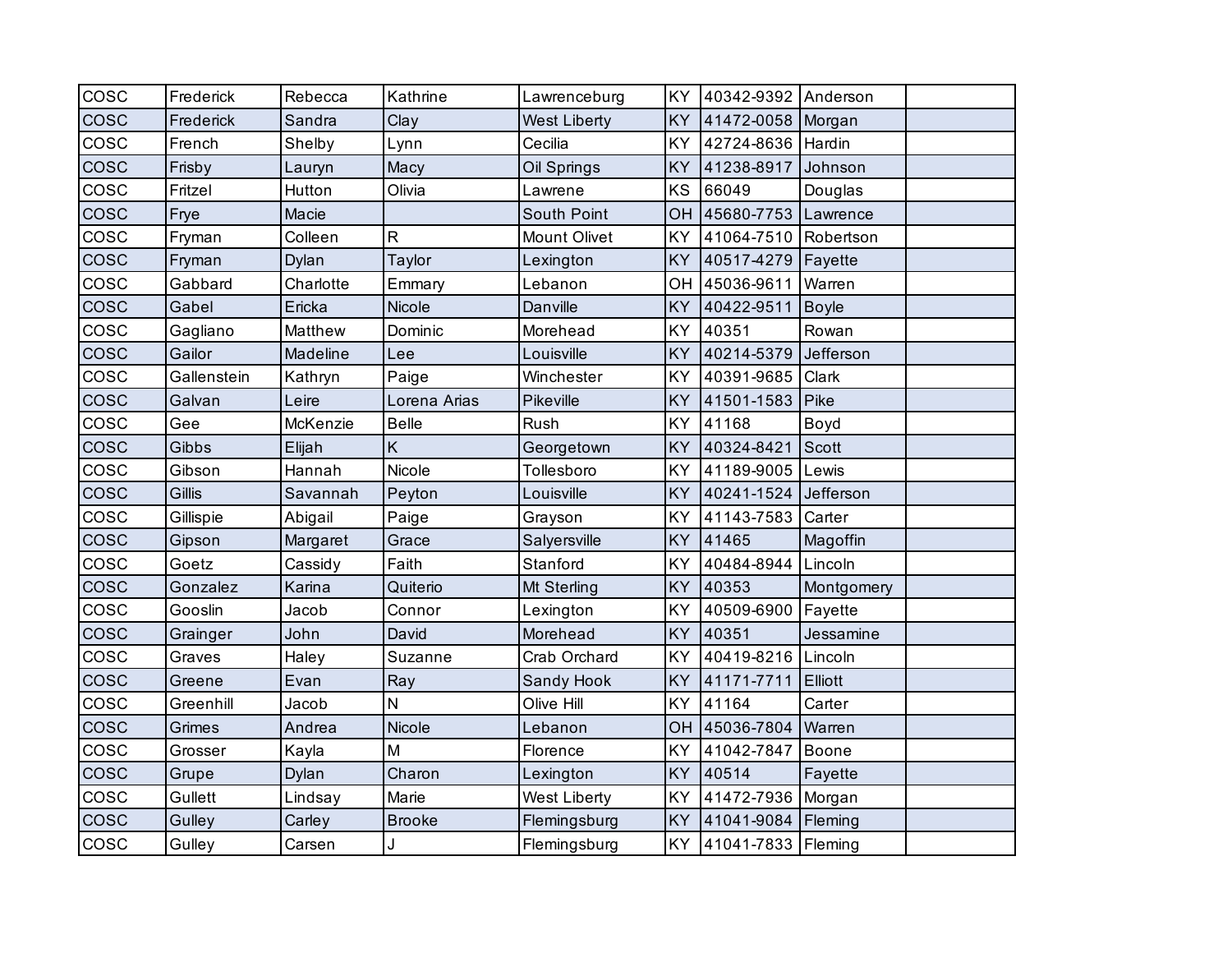| <b>COSC</b> | Gundler   | Emma          | Claire        | <b>Blanchester</b>      | OH        | 45107      | Clinton    |  |
|-------------|-----------|---------------|---------------|-------------------------|-----------|------------|------------|--|
| <b>COSC</b> | Guthier   | Jenna         | Marie         | <b>Highland Heights</b> | KY        | 41076-1516 | Campbell   |  |
| <b>COSC</b> | Hacker    | Chayla        | <b>Nicole</b> | Manchester              | KY        | 40962      | Clay       |  |
| cosc        | Hager     | Emilee        | Paige         | Jeffersonville          | KY        | 40337-9779 | Montgomery |  |
| <b>COSC</b> | Hailu     | Mercy         | Y             | Oneida                  | KY        | 40972-6408 | Clay       |  |
| cosc        | Hale      | Kenzi         | P             | Pikeville               | KY        | 41501      | Pike       |  |
| cosc        | Hale      | MacKenzie     | Shay          | Sandy Hook              | KY        | 41171-8618 | Elliott    |  |
| COSC        | Hall      | Alexia        | Chantal       | Prestonsburg            | KY        | 41653-8753 | Floyd      |  |
| <b>COSC</b> | Hall      | Andrew        | Douglas       | Denver                  | <b>KY</b> | 41222      | Johnson    |  |
| cosc        | Hall      | Dalton        | H             | Nicholasville           | KY        | 40356      | Jessamine  |  |
| cosc        | Hall      | <b>Riley</b>  | Faith         | Morehead                | <b>KY</b> | 40351-8748 | Rowan      |  |
| cosc        | Hall      | Sierra        | Faith         | Kite                    | KY        | 41828-8980 | Knott      |  |
| <b>COSC</b> | Hall      | Toby          | Joe           | Pikeville               | <b>KY</b> | 41501      | Pike       |  |
| <b>COSC</b> | Hallock   | Sarah         | Juliette      | Morehead                | KY        | 40351      | Rowan      |  |
| cosc        | Hamilton  | Haileigh      | Marie         | Campton                 | KY        | 41301      | Wolfe      |  |
| COSC        | Hamilton  | Savannah      | Constance     | Morehead                | KY        | 40351-8096 | Rowan      |  |
| <b>COSC</b> | Hammock   | Olivia        | Holleigh      | Whitesburg              | KY        | 41858-7614 | Letcher    |  |
| <b>COSC</b> | Hammonds  | Emily         | Grace         | <b>West Liberty</b>     | KY        | 41472-8365 | Morgan     |  |
| cosc        | Hampton   | Payton        | Cole          | <b>Hazel Green</b>      | <b>KY</b> | 41332-8926 | Morgan     |  |
| <b>COSC</b> | Hanshaw   | Gary          | Nathan        | Morehead                | KY        | 40351-1525 | Rowan      |  |
| cosc        | Hargis    | Charles       | Isaiah        | Eubank                  | KY        | 42567-9660 | Lincoln    |  |
| cosc        | Harris    | Kirsten       | Rae           | Frenchburg              | KY        | 40322-0183 | Menifee    |  |
| <b>COSC</b> | Harrod    | Jacob         | Alan          | Frankfort               | KY        | 40601-9095 | Franklin   |  |
| cosc        | Hartgrove | Lyndsey       | Lynn          | <b>Mount Sterling</b>   | KY        | 40353-9212 | Montgomery |  |
| <b>COSC</b> | Hash      | Anna          | Michele       | Mt Sterling             | KY        | 40353-9687 | Montgomery |  |
| cosc        | Hatfield  | Megan         |               | Lagrange                | KY        | 40031      | Oldham     |  |
| <b>COSC</b> | Hatton    | Carter        | <b>Bryant</b> | Winchester              | <b>KY</b> | 40391-9681 | Clark      |  |
| cosc        | Heard     | Kelsey        | Elizabeth     | Louisville              | KY        | 40299-4393 | Jefferson  |  |
| cosc        | Heath     | Airyl         | Lee           | Sonora                  | KY        | 42776      | Larue      |  |
| COSC        | Helton    | Reese         | Alexandra     | Corbin                  | KY        | 40701      | Whitley    |  |
| <b>COSC</b> | Henderson | Andrea        | Danielle      | Olive Hill              | KY        | 41164      | Carter     |  |
| COSC        | Henderson | <b>Baylee</b> | Morgan        | Catlettsburg            | KY        | 41129-8318 | Boyd       |  |
| cosc        | Hensley   | Jordan        | Nicole        | Walton                  | <b>KY</b> | 41094-9580 | Boone      |  |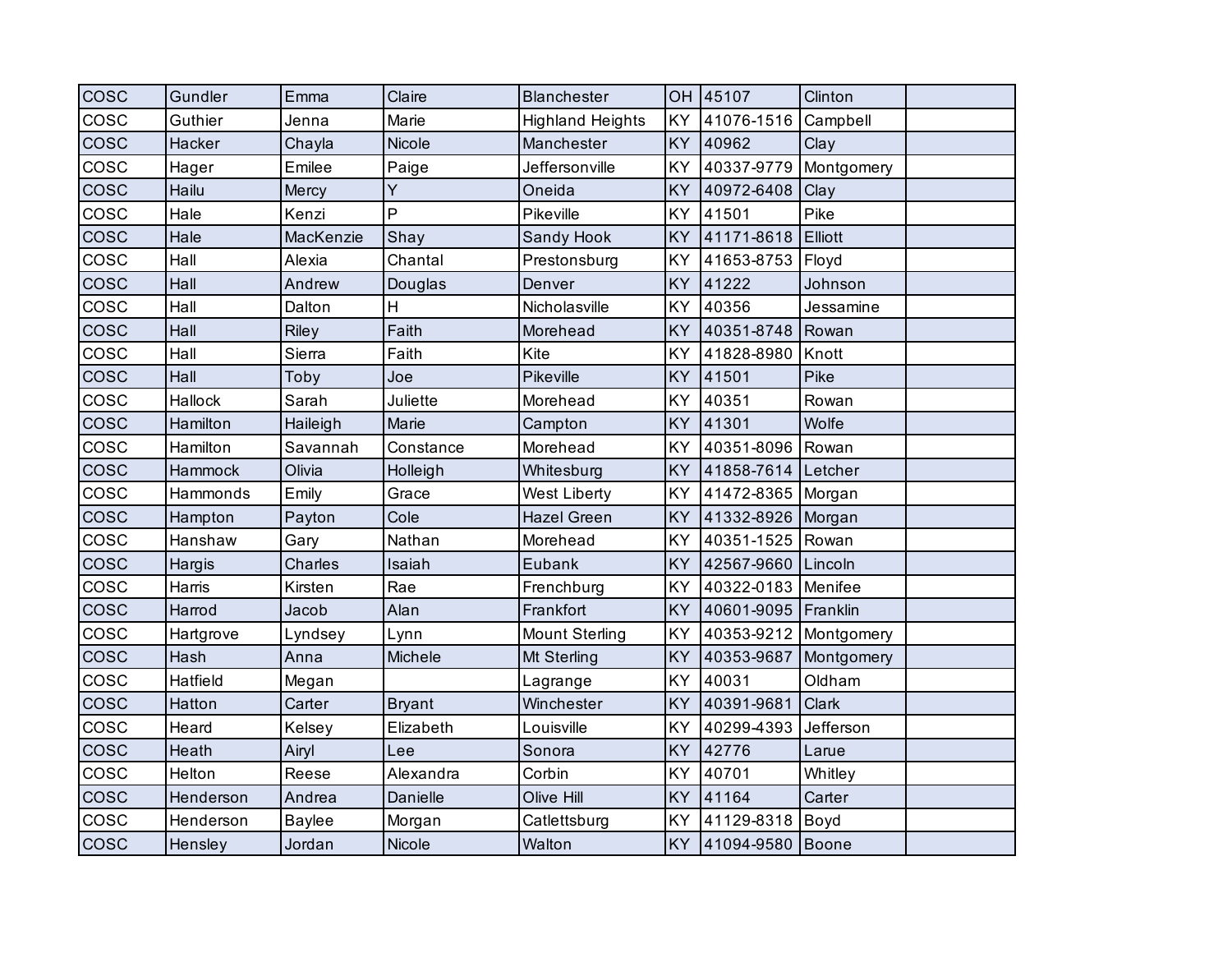| cosc        | Hensley       | Kennedy        | Grace        | Paris              | KY        | 40361-9718 Bourbon   |                |  |
|-------------|---------------|----------------|--------------|--------------------|-----------|----------------------|----------------|--|
| <b>COSC</b> | <b>Hicks</b>  | <b>Tiffany</b> | Jo           | <b>Brooksville</b> | KY        | 41004                | <b>Bracken</b> |  |
| cosc        | Hinson        | Ryan           | Nathaniel    | Rock Hill          | SC        | 29732                | York           |  |
| COSC        | Holbrook      | Audrey         | Leigh-Ann    | Morehead           | KY        | 40351-9207           | Rowan          |  |
| COSC        | Holbrook      | Zachary        | Neil         | Slemp              | KY        | 41763-8903           | Perry          |  |
| <b>COSC</b> | Holland       | Mirei          |              | Owenton            | KY        | 40359-3032           | Owen           |  |
| COSC        | Hollingsworth | Emily          | Marie        | Ashland            | KY        | 41101                | Boyd           |  |
| cosc        | Holmes        | Jahleel        |              | Riverdale          | GA        | 30296                | Clayton        |  |
| COSC        | Holtzclaw     | Lexie          | Addison      | Eubank             | KY        | 42567-9609           | Pulaski        |  |
| <b>COSC</b> | Hopkins       | Emily          | <b>Blair</b> | Carlisle           | KY        | 40311                | Nicholas       |  |
| cosc        | Hoskins       | Morgan         | Ġ            | Dayton             | OH        | 45432-3117           | Montgomery     |  |
| COSC        | Hostetler     | Hannah         | Mae          | Canton             | OH        | 44706-3815           | <b>Stark</b>   |  |
| COSC        | House         | Jessica        | L            | Elizabethtown      | KY        | 42701-9400           | Hardin         |  |
| <b>COSC</b> | House         | Savannah       | Rene'        | El Dorado          | KS        | 67042-8758           | <b>Butler</b>  |  |
| cosc        | Howard        | Emilei         | T            | Salyersville       | KY        | 41465-9514           | Magoffin       |  |
| <b>COSC</b> | Howard        | Erika          | Marie        | Clay City          | KY        | 40312                | Powell         |  |
| cosc        | Howard        | James          | Morgan       | Salyersville       | KY        | 41465                | Magoffin       |  |
| cosc        | Howard        | Kyle           | Thomas       | Salyersville       | KY        | 41465-8666           | Magoffin       |  |
| cosc        | Howard        | Madison        | C            | Olympia            | KY        | 40358-0000           | <b>Bath</b>    |  |
| <b>COSC</b> | Howard        | Shelby         | Lane         | Whitesburg         | KY        | 41858                | Letcher        |  |
| cosc        | Hubbard       | Ashley         | Morgan       | Winchester         | OH        | 45697-9486           | Adams          |  |
| <b>COSC</b> | Huber         | Megan          | Nicole       | Tollesboro         | KY        | 41189                | Lewis          |  |
| cosc        | Hufana        | Keller         | Elisabeth    | Lexington          | KY        | 40502-1538           | Fayette        |  |
| COSC        | <b>Huff</b>   | Madison        | Rayanna      | Topmost            | KY        | 41862-8944           | Knott          |  |
| cosc        | Hunley        | McKenzie       | Ryan         | Salyersville       | KY        | 41465                | Magoffin       |  |
| cosc        | Hurlburt      | Cali           | L            | Lawrenceburg       | KY        | 40342                | Anderson       |  |
| COSC        | lloegbunam    | Chisom         | Victoria     | Union              | KY        | 41091                | Boone          |  |
| COSC        | Ison          | John           | Phillip      | Morehead           | KY        | 40351                | Rowan          |  |
| COSC        | Jackson       | Amber          | Nicole       | Warbranch          | KY        | 40874-7017           | Leslie         |  |
| cosc        | Jackson       | Haley          | Amber        | Little Eggharbor   | <b>NJ</b> | 08087                |                |  |
| COSC        | Jackson       | Jordyn         | D'Anna       | Lexington          | KY        | 40517                | Fayette        |  |
| COSC        | James         | Emily          | Τ            | Cold Spring        | KY        | 41076-8712           | Campbell       |  |
| cosc        | Jansing       | Joshua         |              | Louisville         | KY        | 40291-1311 Jefferson |                |  |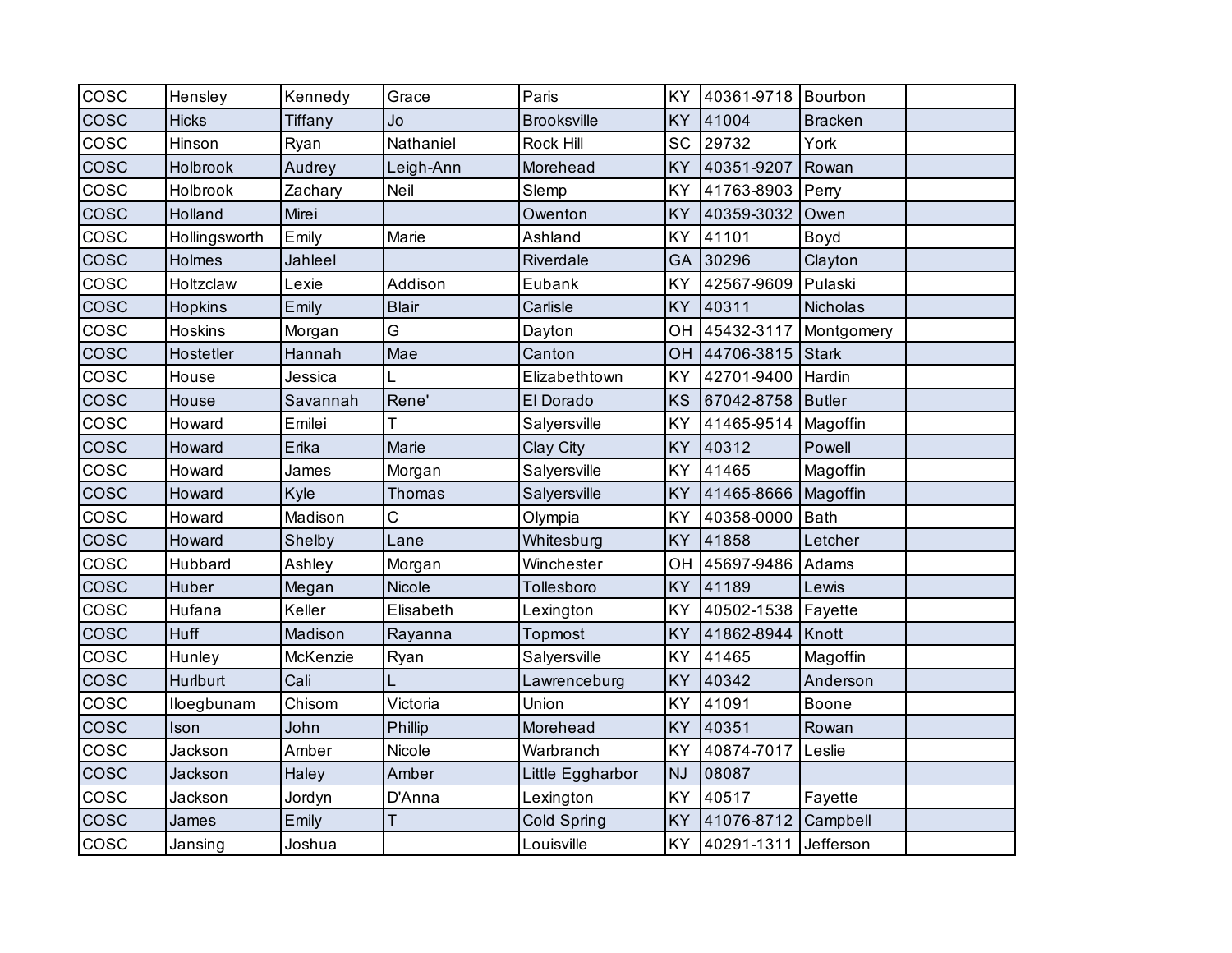| <b>COSC</b> | <b>Jenkins</b> | Ashley        | Nicole          | Waynesville             | OH        | 45068-9595    | Warren          |         |
|-------------|----------------|---------------|-----------------|-------------------------|-----------|---------------|-----------------|---------|
| <b>COSC</b> | Jenkins        | Taylor        | <b>Brooke</b>   | West Liberty            | KY        | 41472         | Morgan          |         |
| <b>COSC</b> | Johnson        | Ana           | Faith           | Crittenden              | KY        | 41030-8405    |                 |         |
| cosc        | Johnson        | Andrew        |                 | Aliso Viejo             | CA        | 92656-1815    | Orange          |         |
| COSC        | Johnson        | Dylan         | Reid            | Villa Hills             | KY        | 41017         | Kenton          |         |
| cosc        | Johnson        | Ellie         | Jo              | Wheelersburg            | OH        | 45694-7915    | Scioto          |         |
| cosc        | Johnson        | Larry         | <b>Brent</b>    | <b>Baxter</b>           | KY        | 40806-0691    | Harlan          |         |
| COSC        | Johnson        | Tara          | Marie           | Annville                | KY        | 40402-8155    | Jackson         |         |
| <b>COSC</b> | Jones          | Aiyanna       | Ne'chelle       | <b>Mount Sterling</b>   | KY        | 40353-1385    | Montgomery      |         |
| cosc        | Jones          | <b>Brooke</b> | S               | <b>Morning View</b>     | KY        | 41063-9657    | Kenton          |         |
| cosc        | Jones          | <b>Taelin</b> | Howard          | Hazard                  | KY        | 41701-2031    | Perry           |         |
| COSC        | Jordan         | Jera          | <b>Bryanne</b>  | Lebanon                 | OH        | 45036-9126    | Warren          |         |
| <b>COSC</b> | Jude           | Dalton        | Alexander       | Inez                    | KY        | 41224-0636    | Martin          |         |
| COSC        | Keathley       | Josh          | Trey            | <b>Belfry</b>           | KY        | 41514-7904    | Pike            |         |
| cosc        | Keating        | Hannah        | <b>Beatrice</b> | <b>Liberty Township</b> | OH        | 45011         | <b>Butler</b>   |         |
| cosc        | Kelley         | Sierra        |                 | Evansville              | IN        | 47725-8191    | Vanderburgh     |         |
| <b>COSC</b> | Kelly          | John          | Patrick         | Lexington               | KY        | 40515-5371    | Fayette         |         |
| cosc        | Kennedy        | Peyton        | Corinne         | Cincinnati              | OH        | 45244-3622    | Hamilton        |         |
| cosc        | Kerns          | Adrianna      | Kellam          | Morehead                | KY        | 40351-7602    | Rowan           |         |
| cosc        | Kespelher      | Lauren        | J.              | Lexington               | KY        | 40509         | Fayette         |         |
| cosc        | Kidd           | Deanna        | Nicole          | Auxier                  | KY        | 41602         | Floyd           |         |
| COSC        | King           | Maya          | Jade            | Morehead                | KY        | 40351         | Rowan           |         |
| cosc        | Kingery        | Kirya         |                 | Ona                     | WV        | 25545-9774    | Cabell          |         |
| COSC        | Kiper          | Maggie        | M               | Louisville              | KY        | 40299-1189    | Jefferson       |         |
| <b>COSC</b> | <b>Kirk</b>    | Luke          | Dalton          | Catlettsburg            | <b>KY</b> | 41129-8193    | Boyd            |         |
| cosc        | Kiser          | Cyndol        | Lynann          | <b>Whitley City</b>     | KY        | 42653-4005    | McCreary        |         |
| COSC        | Knecht         | Destiny       | Nicole          | Alexandria              | KY        | 41001         | Campbell        |         |
| COSC        | Knore          | Alina         | Marie           | Paris                   | KY        | 40361-9329    | Bourbon         |         |
| <b>COSC</b> | Knueven        | Matthew       | Cooper          | Loveland                | OH        | 45140-6295    | Clermont        |         |
| cosc        | Knupp          | Richard       | M.              | Russell                 | KY        | 41169         | Greenup         |         |
| <b>COSC</b> | Koch           | Alina-Sophie  |                 | Metzingen               |           |               |                 | Germany |
| COSC        | Korossy        | Justin        | Peter           | Mt Sterling             | KY        | 40353-9662    | Montgomery      |         |
| cosc        | Kretzer        | Jacob         | Daniel          | Proctorville            |           | OH 45669-8757 | <b>Lawrence</b> |         |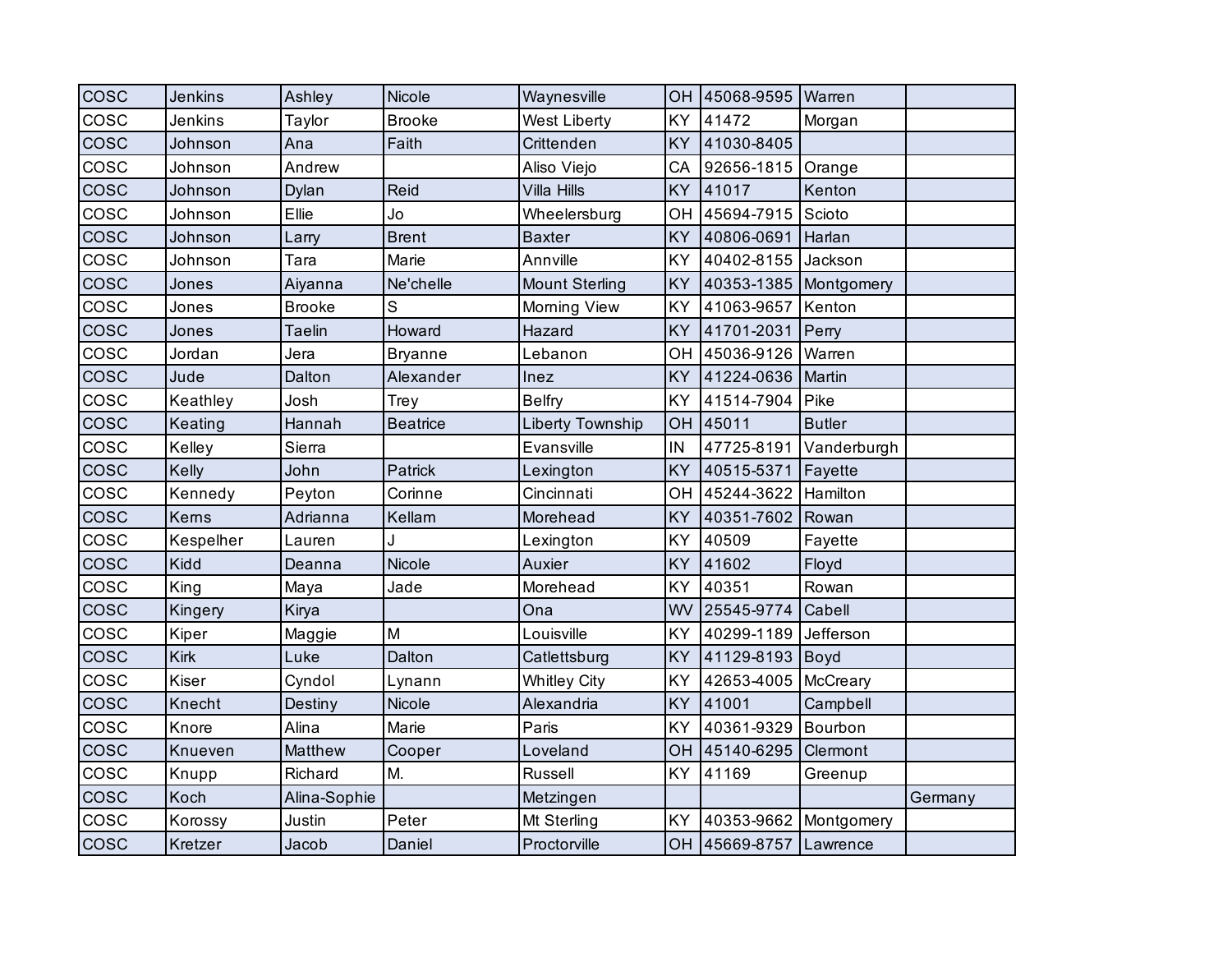| cosc        | Kuhn     | Lindy         | Marie        | Forsyth               | IL        | 62535-9754 | Macon          |  |
|-------------|----------|---------------|--------------|-----------------------|-----------|------------|----------------|--|
| <b>COSC</b> | Kulp     | MacKenzie     | Renee        | Lagrange              | KY        | 40031-9325 | Oldham         |  |
| cosc        | Labine   | Khloe         | Michele      | Lexington             | KY        | 40503-4460 | Fayette        |  |
| COSC        | Labreche | Elizabeth     | Gayle        | Morehead              | KY        | 40351      | Estill         |  |
| COSC        | Lagoy    | Taylor        | Josephine    | Clearfield            | KY        | 40313      | Rowan          |  |
| <b>COSC</b> | Lake     | James         | Ray          | Harrogate             | <b>TN</b> | 37752-6961 | Claiborne      |  |
| cosc        | Lambert  | Jeffrey       |              | Olive Hill            | KY        | 41164-6255 | Carter         |  |
| <b>COSC</b> | Ledford  | Ellen         | <b>Scott</b> | <b>Mount Sterling</b> | KY        | 40353-1005 | Montgomery     |  |
| COSC        | Leist    | Andrew        | Seth         | Proctorville          | OH        | 45669-8620 | Lawrence       |  |
| <b>COSC</b> | Leith    | Joseph        | J            | Pedro                 | <b>OH</b> | 45659-8651 | Lawrence       |  |
| COSC        | Lemaster | Alexis        | Paige        | Salyersville          | KY        | 41465-7168 | Magoffin       |  |
| <b>COSC</b> | Lemaster | Julia         | Susan        | Paintsville           | KY        | 41240-1125 | Johnson        |  |
| cosc        | Lentz    | Edward        | Gerard       | Crestwood             | KY        | 40014-9790 | Oldham         |  |
| <b>COSC</b> | Leonard  | Megan         | Eileen       | Edgewood              | <b>KY</b> | 41018-2611 | Kenton         |  |
| cosc        | Lewis    | Cicada        |              | Louisville            | KY        | 40216      | Jefferson      |  |
| <b>COSC</b> | Lewis    | Dalton        | Cole         | Sterling              | VA        | 20165-5826 | Loudoun        |  |
| cosc        | Lewis    | Jacob         | Allen        | Wheelersburg          | OH        | 45694      | Scioto         |  |
| cosc        | Lewis    | Joshua        | Ryan         | Vancleve              | KY        | 41385      | Lewis          |  |
| cosc        | Lewis    | Macy          | Sue          | Maysville             | KY        | 41056      | Mason          |  |
| COSC        | Lewis    | Morgan        | Elisabeth    | <b>West Liberty</b>   | KY        | 41472-7525 | Morgan         |  |
| COSC        | Lile     | Olivia        | J            | Shepherdsville        | KY        | 40165      | <b>Bullitt</b> |  |
| <b>COSC</b> | Liles    | Dana          |              | Atlanta               | GA        | 30327-4078 | Fulton         |  |
| COSC        | Logan    | Jayla         | Denea        | Louisville            | KY        | 40211-4304 | Jefferson      |  |
| <b>COSC</b> | Looney   | Abigail       | Korrina      | Pikeville             | KY        | 41501-6411 | Pike           |  |
| cosc        | Lowe     | Christian     | Patrick      | Virgie                | KY        | 41572-8607 | Pike           |  |
| cosc        | Lowe     | Natasha       | Nicole       | Pikeville             | KY        | 41501-4721 | Pike           |  |
| COSC        | Lynn     | Courtney      | Madison      | Winchester            | KY        | 40391      | Clark          |  |
| COSC        | Lyons    | Chastyn       | Janay        | Clearfield            | KY        | 40313-9760 | Rowan          |  |
| COSC        | Lytle    | Austin        | Kaleb        | Morehead              | KY        | 40351-8230 | Rowan          |  |
| <b>COSC</b> | Lytle    | <b>Brooke</b> | Cleveland    | Flemingsburg          | KY        | 41041-0000 | Fleming        |  |
| COSC        | Maddix   | Codie         | B            | Olive Hill            | KY        | 41164-0544 | Carter         |  |
| cosc        | Maki     | Peyton        | M            | Mount Washington      | KY        | 40047-7467 | <b>Bullitt</b> |  |
| cosc        | Manson   | Aaliyah       | Janae        | Vanceburg             | <b>KY</b> | 41179-7688 | Lewis          |  |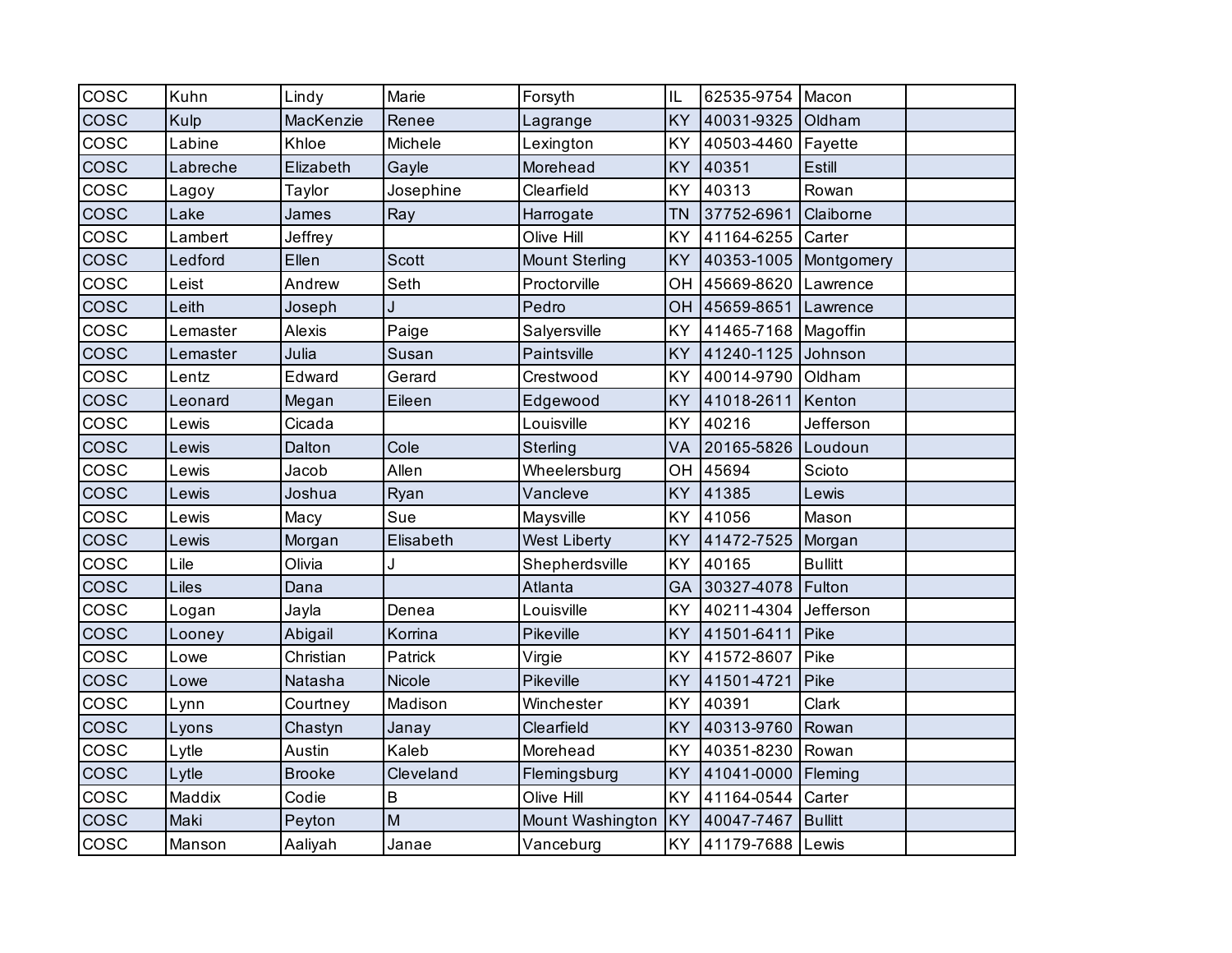| cosc        | <b>Mapes</b>     | Amanda       | Nicole      | Mt. Sterling          | KY        | 40353      | Montgomery     |  |
|-------------|------------------|--------------|-------------|-----------------------|-----------|------------|----------------|--|
| COSC        | Markley          | Kenna        | Grace       | Louisville            | KY        | 40241-2753 | Jefferson      |  |
| <b>COSC</b> | <b>Marks</b>     | Haylee       | Rae         | Bardstown             | KY        | 40004      | Nelson         |  |
| COSC        | Markwell         | Breanna      | Laken       | Olive Hill            | KY        | 41164      | Carter         |  |
| <b>COSC</b> | Marstiller       | Chloe        | Lynn        | Olive Hill            | KY        | 41164-7377 | Carter         |  |
| cosc        | Martha           | Katelyn      | Rose        | Lexington             | KY        | 40513-1480 | Fayette        |  |
| <b>COSC</b> | Martin           | Amanda       |             | Lexington             | KY        | 40515      | Fayette        |  |
| COSC        | Martin           | Daylee       | Leeann      | Jeffersonvile         | KY        | 40337      | Montgomery     |  |
| <b>COSC</b> | Martin           | Haley        | Cheyenne    | Hustonville           | KY        | 40437      | Lincoln        |  |
| <b>COSC</b> | Martin           | Hannah       | Zoe         | Langley               | KY        | 41645      | Floyd          |  |
| cosc        | Martinez         | Nieveliz     |             | Nicholasville         | KY        | 40356-1992 | Jessamine      |  |
| COSC        | Mason            | Madison      | Nicole      | Whitesburg            | KY        | 41858-8345 | Letcher        |  |
| <b>COSC</b> | Matallana        | Jacobo       |             | Louisville            | KY        | 40228-1944 | Jefferson      |  |
| <b>COSC</b> | Mathews          | Emma Li      | Ann         | Morehead              | KY        | 40351-9197 | Rowan          |  |
| cosc        | Matterazzo       | Isabella     |             | Lakeville             | <b>MA</b> | 02347-1356 | Plymouth       |  |
| COSC        | May              | Emily        | Jean        | Canada                | KY        | 41519      | Pike           |  |
| <b>COSC</b> | Maynard          | Destinee     |             | Georgetown            | KY        | 40324      | <b>Scott</b>   |  |
| cosc        | McAdams          | Emily        | Faith       | Shepherdsville        | KY        | 40165-9154 | <b>Bullitt</b> |  |
| COSC        | <b>McCall</b>    | Jihad        | Khallid     | Jersey City           | <b>NJ</b> | 07306-1207 | Hudson         |  |
| COSC        | McCarty          | James        | C           | <b>Mount Sterling</b> | KY        | 40353-8133 | Montgomery     |  |
| <b>COSC</b> | McClay           | Joshua       | Paul        | Goshen                | KY        | 40026-9592 | Oldham         |  |
| COSC        | McCloud          | Chloe        | Alyssa      | Huntington            | WV        | 25704-8802 | Wayne          |  |
| COSC        | McCoy            | James        | Caleb       | Raccoon               | KY        | 41557      | Pike           |  |
| COSC        | McDonnell        | Danielle     | Haley       | Springfield           | KY        | 40069      | Washington     |  |
| <b>COSC</b> | McGaughey        | Paul         | Michael     | Waverly               | OH        | 45690-9781 | Pike           |  |
| <b>COSC</b> | McGhee           | Mason        | Adam        | Morehead              | KY        | 40351      | Rowan          |  |
| <b>COSC</b> | McIntyre         | Seth         | Andrew      | <b>Blue River</b>     | KY        | 41607-0030 | Floyd          |  |
| COSC        | McKenzie         | Danielle     | Nichole     | Morehead              | KY        | 40351      |                |  |
| <b>COSC</b> | McKinney         | Jasarae      | <b>Blue</b> | Elliotville           | KY        | 40317      | Rowan          |  |
| cosc        | McKnight         | <b>Brady</b> | Charles     | <b>Stephens City</b>  | VA        | 22655-2398 | Frederick      |  |
| <b>COSC</b> | <b>McMillin</b>  | Taelor       | Leann       | California            | KY        | 41007-8940 | Campbell       |  |
| COSC        | McNabb           | Morgan       | Nicole      | Salt Lick             | KY        | 40371-9009 | Bath           |  |
| cosc        | <b>McRoberts</b> | Madison      | Grace       | Tollesboro            | KY        | 41189-9015 | Lewis          |  |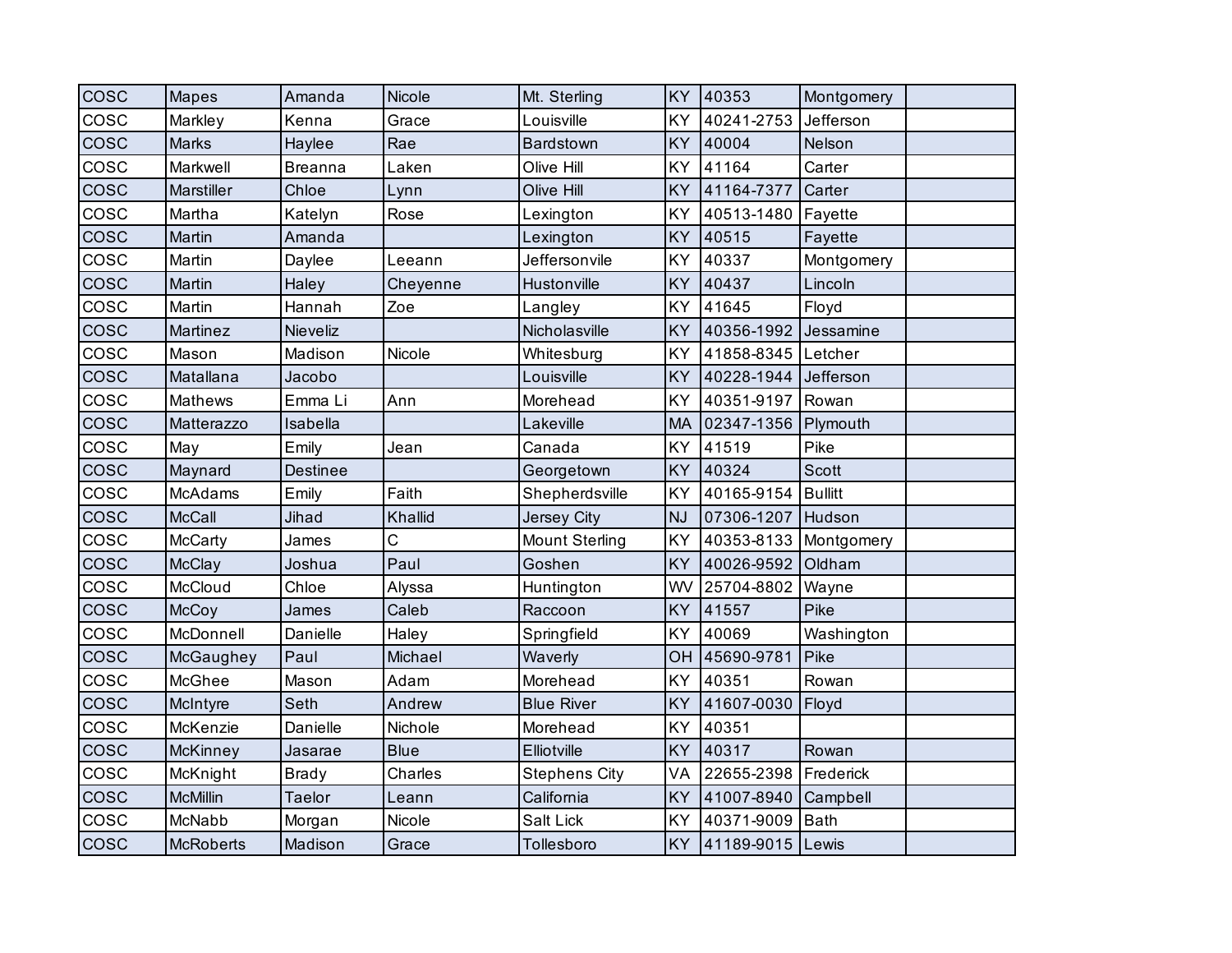| cosc        | Menard         | Hilton          | M.            | Morehead              | KY        | 40351-0000            | Rowan        |  |
|-------------|----------------|-----------------|---------------|-----------------------|-----------|-----------------------|--------------|--|
| <b>COSC</b> | Menard         | Nicholas        | Dean          | Morehead              | KY        | 40351-9512            | Rowan        |  |
| COSC        | Mendez         | <b>Brittany</b> | Renee         | Ashland               | KY        | 41101                 | Boyd         |  |
| COSC        | Meyer          | Benjamin        | Stafford      | Winchester            | KY        | 40391-8925            | <b>Clark</b> |  |
| COSC        | Meyers         | Anna            | Elizabeth     | Union                 | KY        | 41091-9642            | Boone        |  |
| cosc        | Miller         | Reganne         | M             | Carlisle              | KY        | 40311                 | Nicholas     |  |
| cosc        | Mineer         | Austin          | James         | Wallingford           | KY        | 41093                 | Fleming      |  |
| <b>COSC</b> | Mink           | Daniel          | Keith         | Somerset              | KY        | 42503-6517            | Pulaski      |  |
| COSC        | Minson         | Allyson         | Taylor        | <b>West Swanzey</b>   | <b>NH</b> | 03469                 | Cheshire     |  |
| <b>COSC</b> | Moler          | Endya           | Dawn          | Fort Worth            | <b>TX</b> | 76109-3218            | Tarrant      |  |
| cosc        | Molloy         | Sydney          |               | Richmond              | KY        | 40475                 | Madison      |  |
| COSC        | Monahon        | Lyndsey         | Collins       | Germantown            | KY        | 41044-9000            | Mason        |  |
| cosc        | Monfalcone     | Sara            | Ann           | La Grange             | KY        | 40031                 | Jefferson    |  |
| <b>COSC</b> | Moore          | Leah            | Elizabeth     | <b>Berry</b>          | KY        | 41003-8824            | Harrison     |  |
| cosc        | Morris         | Andrew          | Jarod         | <b>Burke</b>          | VA        | 22015-2540            | Fairfax      |  |
| cosc        | <b>Morris</b>  | Spencer         | Wayne         | Morehead              | KY        | 40351                 |              |  |
| cosc        | Mortimer       | Emma            | Lacy          | Salyersville          | KY        | 41465-1443   Magoffin |              |  |
| <b>COSC</b> | Muehlbauer     | Julia           | Marie         | Maysville             | KY        | 41056                 | Mason        |  |
| cosc        | Mullen         | Shelby          | Ann           | Cynthiana             | KY        | 41031-5767            | Harrison     |  |
| cosc        | <b>Mullins</b> | McKenzie        | A             | Morehead              | KY        | 40351-8945            | Rowan        |  |
| cosc        | <b>Mullins</b> | Robie           | <b>Blaine</b> | Cynthiana             | KY        | 41031-4036            | Harrison     |  |
| <b>COSC</b> | <b>Mullins</b> | Samuel          | Earnest       | Whitesburg            | KY        | 41858-7549            | Letcher      |  |
| COSC        | Muncy          | Dorothy         | Α             | Shelbyville           | KY        | 40065                 | Shelby       |  |
| <b>COSC</b> | <b>Music</b>   | Austin          | Scott         | Murfreesboro          | <b>TN</b> | 37129-2695            | Rutherford   |  |
| cosc        | Myers          | Lindsay         |               | Morehead              | KY        | 40351                 | Rowan        |  |
| <b>COSC</b> | Mynhier        | Jesse           | Darwin        | Sharpsburg            | KY        | 40374-9600            | <b>Bath</b>  |  |
| COSC        | Napier         | Taylor          | Alexus        | <b>Mount Sterling</b> | KY        | 40353                 | Montgomery   |  |
| COSC        | <b>Neal</b>    | MacKenzie       | Paige         | Richmond              | KY        | 40475-9195            | Madison      |  |
| cosc        | Negrelli       | Megan           | Olivia        | Winchester            | KY        | 40391-8701            | Clark        |  |
| cosc        | <b>Nester</b>  | Reva            | S.            | <b>Mount Sterling</b> | KY        | 40353-1535            | Montgomery   |  |
| COSC        | Neumann        | Abigail         | Marie         | Burlington            | KY        | 41005-0000            | Boone        |  |
| cosc        | Newell         | Griffin         | Alexander     | Richmond              | KY        | 40475-8634            | Madison      |  |
| cosc        | Nichols        | Aaron           | Joseph        | Morehead              | <b>KY</b> | 40351                 | Magoffin     |  |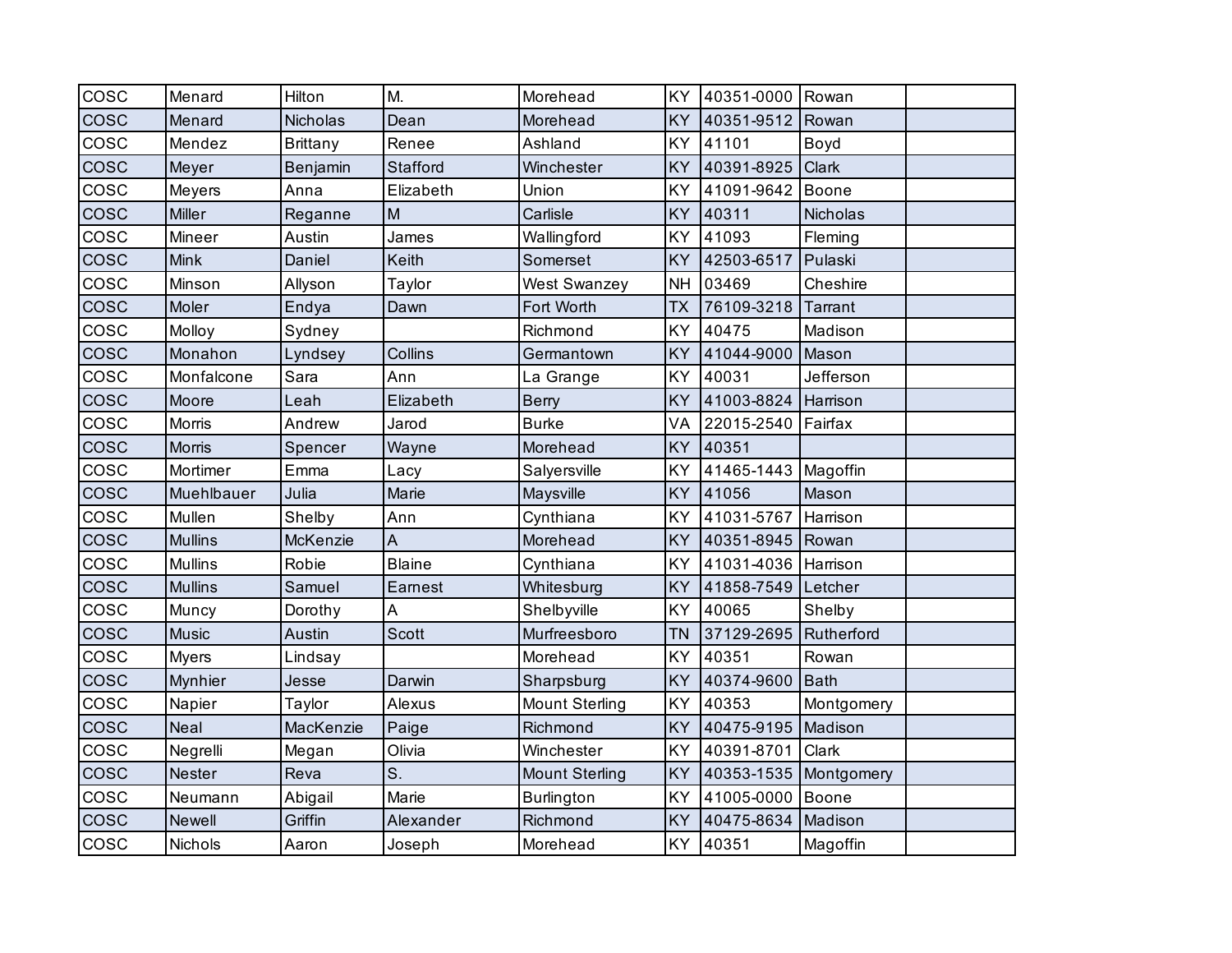| cosc        | Nolan      | Haley         | Jo           | Emerson               | KY        | 41135-9028 | Lewis          |                      |
|-------------|------------|---------------|--------------|-----------------------|-----------|------------|----------------|----------------------|
| cosc        | O'Brien    | Hannah        | J.           | Morehead              | KY        | 40351      | Rowan          |                      |
| cosc        | O'Hara     | Gabe          | Nicholas     | Georgetown            | OH        | 45121-9766 | <b>Brown</b>   |                      |
| COSC        | Oldfield   | Paige         | Caillan      | <b>Mount Sterling</b> | KY        | 40353-9256 | Montgomery     |                      |
| COSC        | Oldiges    | Lauren        | Sue Ellen    | Covington             | KY        | 41015      | Kenton         |                      |
| cosc        | Oney       | Elizabeth     | R.           | Jeffersonville        | KY        | 40337      | Montgomery     |                      |
| <b>COSC</b> | Otis       | Victoria      | Jenagail     | Salt Lick             | KY        | 40371      | <b>Bath</b>    |                      |
| COSC        | Ott        | Sierra        |              | Greencastle           | PA        | 17225      | Franklin       |                      |
| <b>COSC</b> | Owens      | Andrew        | Davis        | Pikeville             | KY        | 41501-6702 | Pike           |                      |
| <b>COSC</b> | Palmer     | Nicole        | Morgan       | Langhorne             | PA        | 19047      | <b>Bucks</b>   |                      |
| cosc        | Parson     | Katelyn       | Elizabeth    | Morehead              | KY        | 40351-7369 | Rowan          |                      |
| COSC        | Patel      | Driti         | K            | <b>Mount Sterling</b> | KY        | 40353-1385 | Montgomery     |                      |
| <b>COSC</b> | Patel      | Tithi         | <b>Jigar</b> | Dahod                 |           |            |                | India                |
| <b>COSC</b> | Patrick    | Joshua        | J.           | Auxier                | KY        | 41602      | Floyd          |                      |
| cosc        | Patrick    | Madison       | Taylor       | Flemingsburg          | KY        | 41041-8694 | Fleming        |                      |
| cosc        | Patrick    | Noah          | T            | Frenchburg            | KY        | 40322-8544 | Menifee        |                      |
| <b>COSC</b> | Patrick    | Thomas        | Green        | Salyersville          | KY        | 41465-6684 | Magoffin       |                      |
| cosc        | Patton     | Jacob         | Davis        | Stambaugh             | KY        | 41257      | Johnson        |                      |
| COSC        | Patton     | Noah          | T            | Owingsville           | KY        | 40360-0000 | <b>Bath</b>    |                      |
| COSC        | Peck       | Haleigh       | Paige        | Louisa                | KY        | 41230      | Lawrence       |                      |
| <b>COSC</b> | Peck       | Samuel        | Cade         | Frenchburg            | KY        | 40322-8999 | Menifee        |                      |
| COSC        | Pedraza    | Judy          |              | Sparta                | KY        | 41086-9547 | Gallatin       |                      |
| COSC        | Pennington | Jayse         | L.           | Morehead              | KY        | 40351      | Rowan          |                      |
| COSC        | Pennington | Logan         | Evan         | Falmouth              | KY        | 41040-8038 | Pendleton      |                      |
| <b>COSC</b> | Perez      | Ryley         |              | Murfreesboro          | <b>TN</b> | 37128-4586 | Rutherford     |                      |
| <b>COSC</b> | Pergrem    | Spencer       | McKellan     | Owingsville           | KY        | 40360-8316 | Bath           |                      |
| COSC        | Perkins    | Savannah      | Rae          | Campton               | KY        | 41301      | Wolfe          |                      |
| COSC        | Perkins    | Shaye         | E            | <b>West Liberty</b>   | KY        | 41472-0029 | Morgan         |                      |
| <b>COSC</b> | Peyton     | Katelyn       | Elizabeth    | <b>West Liberty</b>   | KY        | 41472-7304 | Morgan         |                      |
| cosc        | Peyton     | Riley         | Alexa        | Morehead              | KY        | 40351      | Rowan          |                      |
| <b>COSC</b> | Peyton     | <b>Skyler</b> | Elese        | Mt Sterling           | KY        | 40353-0000 | Montgomery     |                      |
| cosc        | Phillips   | Kate          | Joy          | Clarksville           | IN        | 47129-1448 | Clark          |                      |
| <b>COSC</b> | Phirman    | Hannah        | Elizabeth    | Foster                | <b>KY</b> | 41043      | <b>Bracken</b> | <b>United States</b> |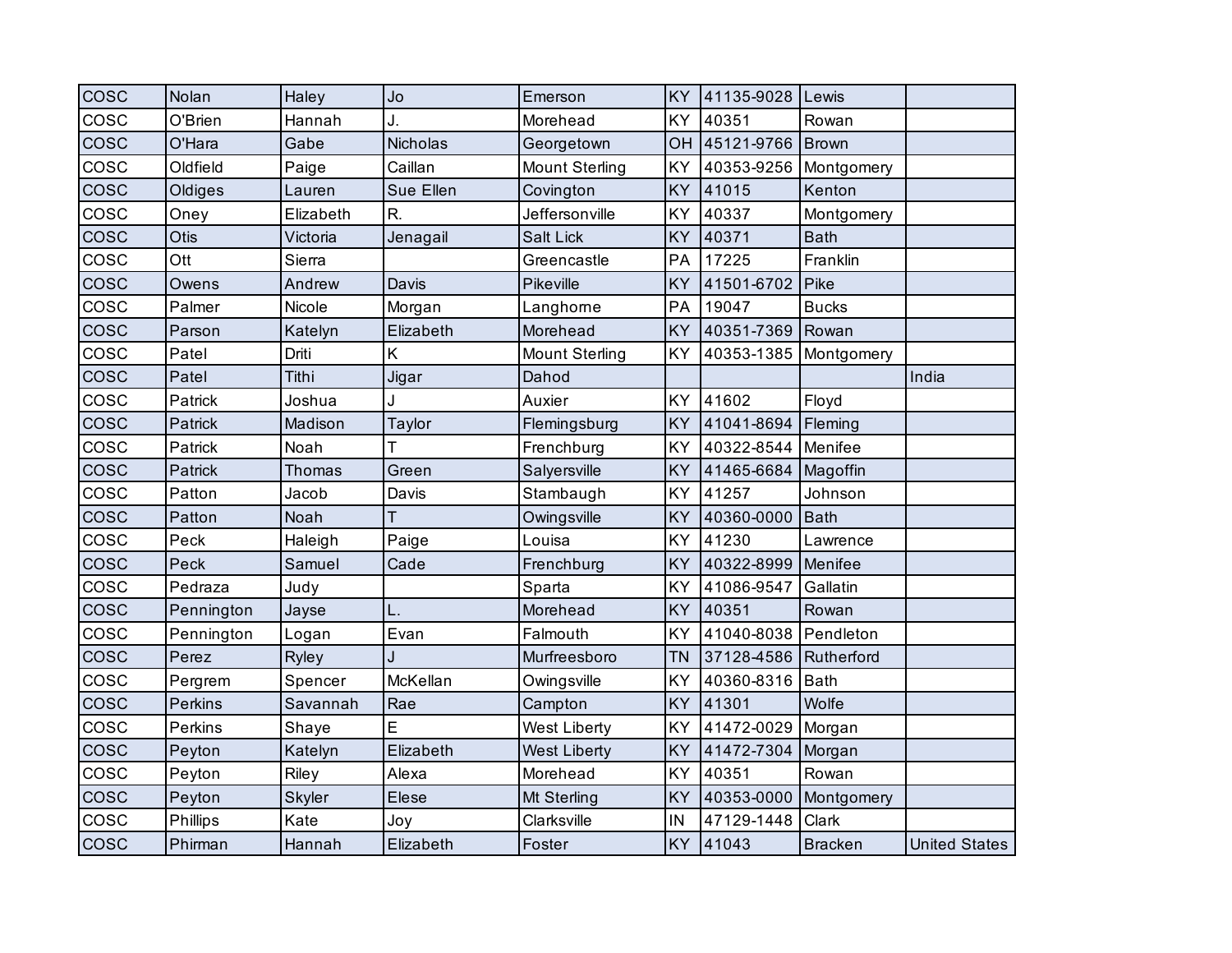| COSC        | Pierce      | Kimberly       | Anne Lynee            | Alexandria       | KY        | 41001-9165 Campbell |                |                      |
|-------------|-------------|----------------|-----------------------|------------------|-----------|---------------------|----------------|----------------------|
| cosc        | Pillow      | Darby          | Holdren               | Chillicothe      | OH        | 45601-8172          | <b>Ross</b>    |                      |
| cosc        | Pitzer      | Tristan        | Neil                  | Greenfield       | OH        | 45123               | Highland       |                      |
| cosc        | Pollard     | William        | Mitchell              | Hindman          | KY        | 41822-9152          | Knott          |                      |
| COSC        | Popham      | Caitlyn        |                       | Louisville       | KY        | 40291-4511          | Jefferson      |                      |
| cosc        | Poulos      | Parker         | Elizabeth             | Mt. Sterling     | KY        | 40353               | Montgomery     |                      |
| COSC        | Poynter     | Hayley         | Michaela              | Garrison         | KY        | 41141               | Lewis          |                      |
| cosc        | Pratt       | Daisy          | Elizabeth             | Jamestown        | KY        | 42629-2323          | Russell        |                      |
| COSC        | Preece      | Kenton         | Ryley                 | Staffordsville   | KY        | 41256               | Johnson        |                      |
| cosc        | Preston     | Johnna         | Leshea                | Wheelwright      | KY        | 41669               | Floyd          |                      |
| cosc        | Preston     | Nadalee        | Grace                 | Louisa           | KY        | 41230               | Lawrence       |                      |
| <b>COSC</b> | Probst      | Gretchen       | Marie                 | Lexington        | KY        | 40503               | Fayette        |                      |
| COSC        | Pyles       | Hannah         |                       | Mount Washington | <b>KY</b> | 40047-7771          | <b>Bullitt</b> |                      |
| <b>COSC</b> | Randolph    | Heather        |                       | Olive Hill       | KY        | 41164-6196          | Carter         |                      |
| cosc        | Ratliff     | Alexander      | Payton                | Louisa           | KY        | 41230-7702          | Lawrence       |                      |
| cosc        | Ratliff     | Wesley         | Timothy               | Morehead         | KY        | 40351-1859          | Rowan          |                      |
| cosc        | Reams       | lan            | <b>Richard Thomas</b> | <b>Bedford</b>   | KY        | 40006               | Trimble        | <b>United States</b> |
| cosc        | Reichenbach | Alexia         | A                     | Union            | KY        | 41091               | <b>Boone</b>   |                      |
| cosc        | Reinhardt   | Victoria       | Lynn                  | Batavia          | OH        | 45103               | Clermont       |                      |
| cosc        | Renfro      | Tara           | Renee                 | <b>Berea</b>     | KY        | 40403-8752          | Madison        |                      |
| cosc        | Rhymer      | <b>Breonna</b> | Lynn                  | Putney           | KY        | 40865-6916          | Harlan         |                      |
| <b>COSC</b> | <b>Rice</b> | <b>Blair</b>   | Ashley                | Paintsville      | KY        | 41240               | Johnson        |                      |
| cosc        | Richardson  | Nadia          | Grace                 | Cynthiana        | KY        | 41031               |                |                      |
| COSC        | Richter     | Paul           | Conner                | Maysville        | KY        | 41056-9372          | Mason          |                      |
| cosc        | Rickman     | Nathan         | Thomas                | Ashland          | KY        | 41101-4067          | Boyd           |                      |
| cosc        | Riddle      | Kristin        | Renee                 | Owingsville      | KY        | 40360-8896          | <b>Bath</b>    |                      |
| COSC        | Ridener     | Macy           | Kerrigan              | Winchester       | KY        | 40391-8557          | Clark          |                      |
| <b>COSC</b> | Riegler     | Corissa        | Nicole                | Union            | KY        | 41091-7579          | Boone          |                      |
| COSC        | Rietz       | Hailey         | Rosalie               | Rancho Cordova   | CA        | 95742-8091          | Sacramento     |                      |
| <b>COSC</b> | Riley       | Kayla          | Rose                  | Lexington        | KY        | 40503-4210          | Fayette        |                      |
| COSC        | Riley       | Megan          | Taylor                | Winchester       | KY        | 40391-8879          | Clark          |                      |
| <b>COSC</b> | Risner      | Kayla          | G                     | Salyersville     | KY        | 41465               | Magoffin       |                      |
| cosc        | Ritchie     | Seth           | Randall               | Talcum           | <b>KY</b> | 41722               | Perry          |                      |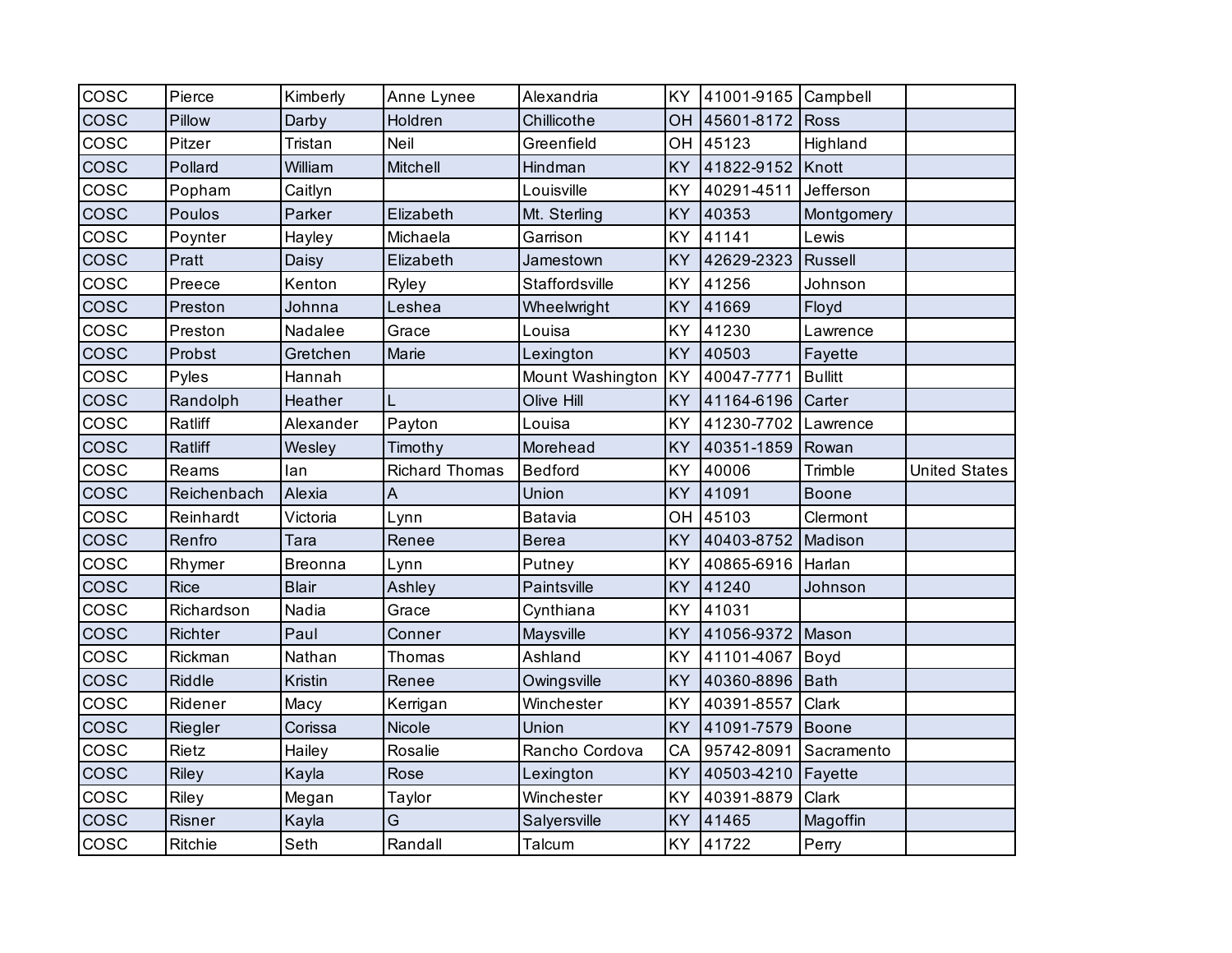| <b>COSC</b> | Roark          | Mariah   | Paige         | Olive Hill            | KY        | 41164-9567 | Carter        |  |
|-------------|----------------|----------|---------------|-----------------------|-----------|------------|---------------|--|
| cosc        | Robbins        | Destiny  | Dawn          | Salyersville          | KY        | 41465-7309 | Magoffin      |  |
| cosc        | Robinson       | Andrea   | Kay           | <b>Mount Sterling</b> | OH        | 43143-9646 | Fayette       |  |
| COSC        | Rodgers        | Rachel   | Marie         | Danville              | KY        | 40422-2723 | <b>Boyle</b>  |  |
| <b>COSC</b> | Rogers         | Gloria   | Sue           | Mt Sterling           | KY        | 40353-0000 | Montgomery    |  |
| cosc        | Rogers         | Jenna    |               | <b>Mount Gilead</b>   | OH        | 43338-9552 | Morrow        |  |
| cosc        | Rokey          | Lauren   | J             | Eureka                | IL        | 61530-9571 | Woodford      |  |
| COSC        | <b>Rollins</b> | Alexis   | Mae           | Worthington           | KY        | 41183-9237 | Greenup       |  |
| <b>COSC</b> | Rose           | Jayla    | Erin          | Olive Hill            | KY        | 41164      | Carter        |  |
| cosc        | Rose           | Kaitlyn  | Marie         | Campton               | KY        | 41301      | Wolfe         |  |
| cosc        | <b>Rotkis</b>  | Joseph   | Michael       | Granger               | IN        | 46530-4962 | St Joseph     |  |
| COSC        | Ruanto         | Victoria | Hope          | Hazard                | KY        | 41701-9043 | Knott         |  |
| <b>COSC</b> | Runnels        | Rain     | Montana       | Scottstown            | OH        | 45678-8002 | Lawrence      |  |
| <b>COSC</b> | <b>Russell</b> | Darwin   | Douglas       | Fairfield             | OH        | 45014-3809 | <b>Butler</b> |  |
| cosc        | Sageser        | Morrisa  | C             | Louisville            | KY        | 40229      | Jefferson     |  |
| <b>COSC</b> | Salyer         | Dakota   | Lashae        | Slayersville          | KY        | 41465      | Magoffin      |  |
| <b>COSC</b> | Salyer         | Lauryn   | Elyse         | Oil Springs           | KY        | 41238      | Johnson       |  |
| <b>COSC</b> | Samples        | Noah     | M             | Cornettsville         | KY        | 41731-8796 | Perry         |  |
| cosc        | Sanders        | Kelsey   | Lynn          | Wilmore               | KY        | 40390      | Jessamine     |  |
| <b>COSC</b> | Sargent        | Chyann   | Rose          | <b>Mount Sterling</b> | <b>KY</b> | 40353      | Montgomery    |  |
| <b>COSC</b> | Saylor         | Noah     | Dewayne       | <b>Wallins Creek</b>  | KY        | 40873      | Harlan        |  |
| <b>COSC</b> | Schaefer       | McKenna  | Elisabeth     | Hillsboro             | OH        | 45133      | Highland      |  |
| COSC        | Schaefer       | Miah     | Jo            | Ferdinand             | IN        | 47532-9373 | <b>Dubois</b> |  |
| cosc        | Schaefer       | Nathan   | Allen         | Alexandria            | <b>KY</b> | 41001-8116 | Campbell      |  |
| cosc        | Schifano       | Amber    | Gayle         | <b>Belleville</b>     | PA        | 17004-8517 | Mifflin       |  |
| <b>COSC</b> | Schworm        | Emilie   | Louise        | Howard                | OH        | 43028-9269 | Knox          |  |
| COSC        | Scott          | Malia    | Grace         | Frankfort             | KY        | 40601      | Franklin      |  |
| <b>COSC</b> | <b>Sears</b>   | Emery    | Kate          | Stanford              | KY        | 40484-1150 | Lincoln       |  |
| cosc        | Semmler        | Taylor   |               | Mount Juliet          | <b>TN</b> | 37122      | Wilson        |  |
| cosc        | Sewell         | Joseph   | M             | Ashland               | KY        | 41101-5143 | Boyd          |  |
| COSC        | <b>Shavers</b> | Isabella | <b>Brooke</b> | Olive Hill            | KY        | 41164-8667 | Carter        |  |
| cosc        | Sibert         | Courtney | Shea          | Carlisle              | KY        | 40311-1205 | Nicholas      |  |
| cosc        | Simons         | Richard  | Daniel        | Germantown            | KY        | 41044-0026 | Bracken       |  |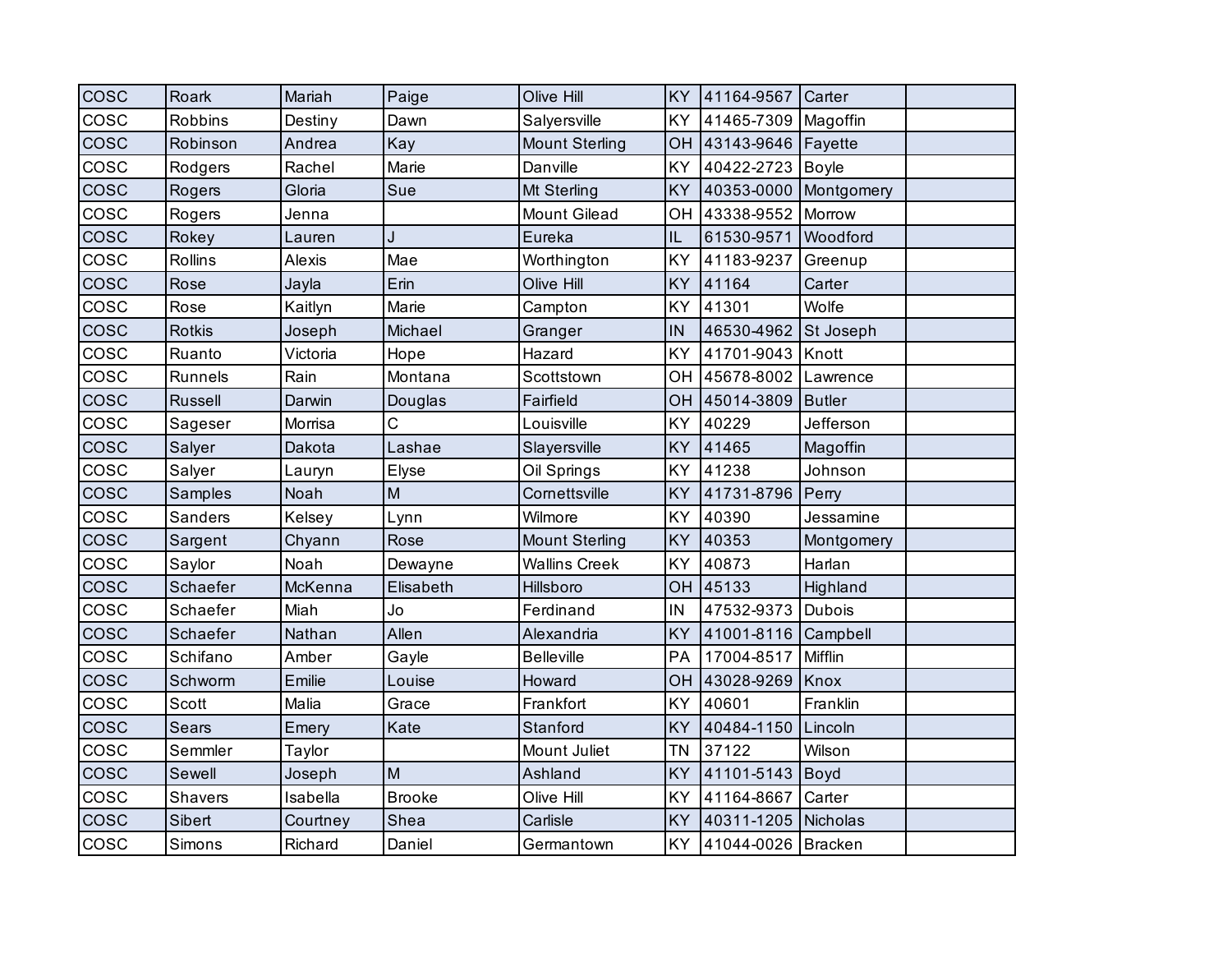| <b>COSC</b> | Singleton       | Kristen      | Hallie         | Hazard                | KY        | 41702      | Perry       |  |
|-------------|-----------------|--------------|----------------|-----------------------|-----------|------------|-------------|--|
| COSC        | Sisco           | Alexandrea   | Dutch          | Grethel               | KY        | 41631      | Floyd       |  |
| <b>COSC</b> | Sizemore        | Clay         | Allen          | Morehead              | KY        | 40351      | Rowan       |  |
| cosc        | Skaggs          | Cael         | River Jade     | Portland              | <b>TN</b> | 37148      | Forsyth     |  |
| COSC        | <b>Skaggs</b>   | Kallie       | <b>Brooke</b>  | Grayson               | KY        | 41143      | Carter      |  |
| cosc        | Slater          | Peyton       | Elizabeth      | New Kent              | VA        | 23124-2800 | New Kent    |  |
| cosc        | Smallwood       | Liberty      | Faith          | <b>Mount Sterling</b> | KY        | 40353-1087 | Montgomery  |  |
| COSC        | Smart           | Courtney     | Jane           | Seaman                | OH        | 45679      | Adams       |  |
| COSC        | Smith           | <b>Brice</b> | Lynden         | Manchester            | KY        | 40962-6127 | Clay        |  |
| cosc        | Smith           | Chloe        | <b>Breanna</b> | Phyllis               | KY        | 41554-8456 | Pike        |  |
| <b>COSC</b> | Smith           | Heather      | Lynn           | Olive Hill            | KY        | 41164-5896 | Carter      |  |
| COSC        | Smith           | Kasey        | M              | Somerset              | KY        | 42503-4965 | Pulaski     |  |
| <b>COSC</b> | Smith           | Timothy      | J              | Catlettsburg          | KY        | 41129-9169 | Boyd        |  |
| COSC        | Sparkman        | Chloe        | M.             | West Liberty          | KY        | 41472      | Morgan      |  |
| cosc        | Spencer         | Lauren       | Paige          | Morehead              | KY        | 40351      | Morgan      |  |
| COSC        | Spradlin        | Austin       | Michael        | South Shore           | KY        | 41175-8512 | Greenup     |  |
| <b>COSC</b> | <b>Stakelin</b> | James        | Kyle           | <b>West Liberty</b>   | KY        | 41472-9585 | Morgan      |  |
| cosc        | Staviski        | Carrie       | Elayne         | Owingsville           | KY        | 40360      | <b>Bath</b> |  |
| cosc        | <b>Steele</b>   | Zachary      | William        | <b>Mount Sterling</b> | KY        | 40353-1909 | Montgomery  |  |
| cosc        | Stefani         | Ashley       | Gertrude       | <b>Burlington</b>     | KY        | 41005      | Boone       |  |
| <b>COSC</b> | Steinbrugge     | Makala       |                | Oregonia              | OH        | 45054-9600 | Warren      |  |
| COSC        | <b>Stephens</b> | Aubre        | Kailyn         | Clearfield            | KY        | 40313      | McCreary    |  |
| COSC        | <b>Stephens</b> | Isaiah       | Orian          | Salyersville          | KY        | 41465      | Magoffin    |  |
| COSC        | Stephens        | Lynzie       |                | Salyersville          | KY        | 41465      | Magoffin    |  |
| <b>COSC</b> | <b>Stevens</b>  | Christopher  | M              | Clearfield            | KY        | 40313      | Lawrence    |  |
| cosc        | Stewart         | Jennifer     | D              | Maysville             | KY        | 41056-1170 | Mason       |  |
| COSC        | <b>Stickler</b> | Megan        | Makenzie       | Grayson               | KY        | 41143-5420 | Carter      |  |
| COSC        | <b>Stiltner</b> | Jacklyn      | Paige          | Phyllis               | KY        | 41554      | Pike        |  |
| <b>COSC</b> | <b>Stiltner</b> | Mary         | Catherine      | Haysi                 | VA        | 24256-5207 | Dickenson   |  |
| COSC        | Stone           | Hailey       | Annette        | Olive Hill            | KY        | 41164-9007 | Carter      |  |
| COSC        | <b>Stratton</b> | Hannah       |                | Prestonsburg          | KY        | 41653-8949 | Floyd       |  |
| COSC        | Strother        | Alexis       | Nicole         | Lebanon               | OH        | 45036-1116 | Warren      |  |
| <b>COSC</b> | Stumbo          | Katlin       | Nicole         | Topmost               | <b>KY</b> | 41862-0077 | Knott       |  |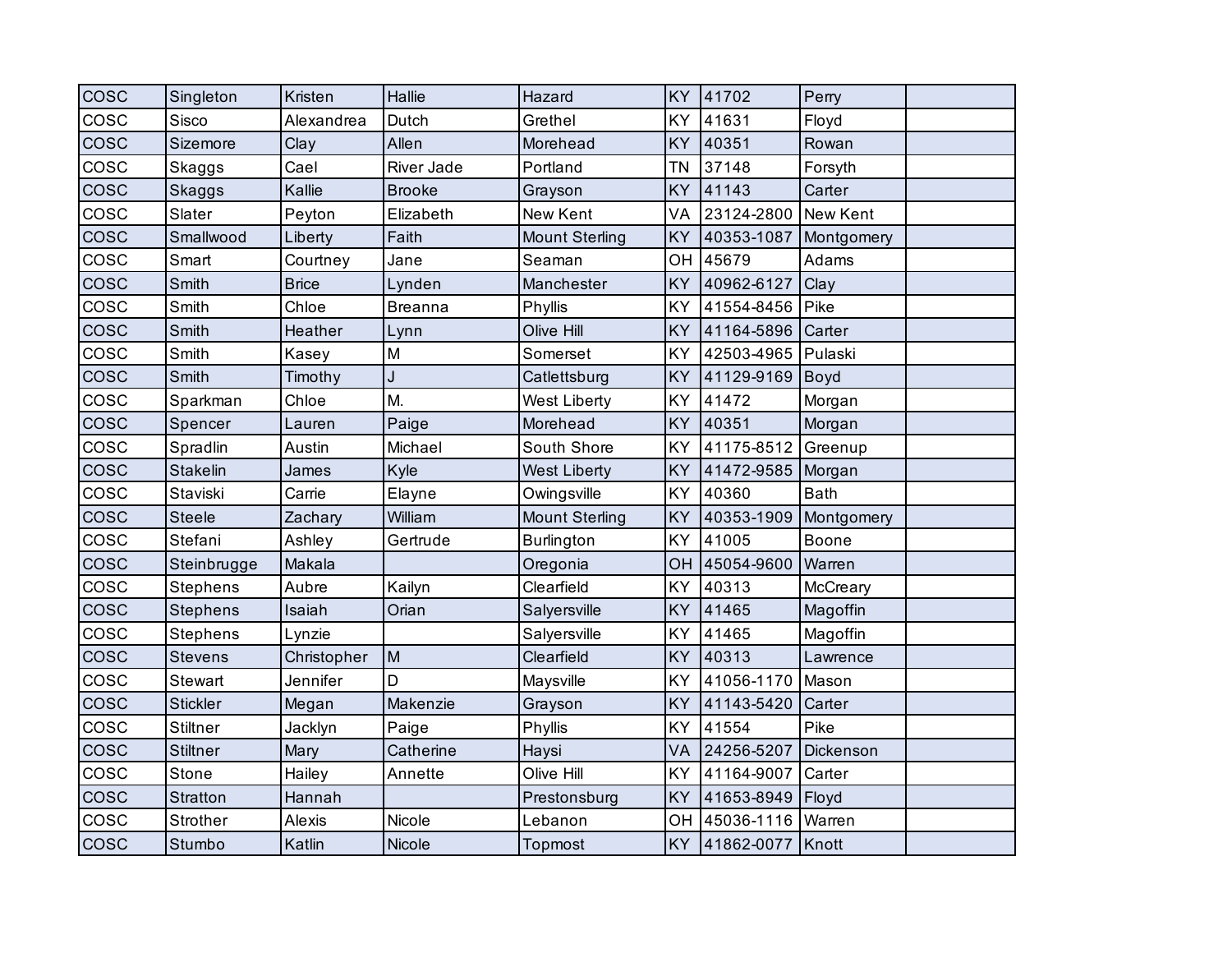| cosc        | Stumbo          | Lauryn        | A                 | Martin               | KY        | 41649-0000         | Floyd            |         |
|-------------|-----------------|---------------|-------------------|----------------------|-----------|--------------------|------------------|---------|
| cosc        | Stump           | Edward        | S.                | <b>Salt Lick</b>     | KY        | 40371              | <b>Bath</b>      |         |
| cosc        | Sturgill        | Sydney        | Raeann            | Sandy Hook           | KY        | 41171              | Elliott          |         |
| COSC        | Sweat           | Malyn         |                   | Lexington            | <b>KY</b> | 40511              | Fayette          |         |
| COSC        | Sweeney         | Morgan        | Lynn              | Covington            | KY        | 41017              | Kenton           |         |
| <b>COSC</b> | Sweet           | <b>Ricky</b>  |                   | Winchester           | KY        | 40391-7542         | Clark            |         |
| COSC        | Swift           | Colleen       | Margaret          | Loveland             | OH        | 45140-2601         | Clermont         |         |
| cosc        | Sykes           | <b>Bryson</b> | D                 | Ashcamp              | KY        | 41512-8633         | Pike             |         |
| COSC        | <b>Tackett</b>  | Kyleigh       | Danielle          | Morehead             | KY        | 40351-8766         | Pike             |         |
| <b>COSC</b> | <b>Tackett</b>  | Nicholas      | Ryan              | Pikeville            | KY        | 41501-6626         | Pike             |         |
| cosc        | <b>Tackett</b>  | Robert        | M                 | Stanville            | KY        | 41659-9035         | Pike             |         |
| COSC        | Taylor          | Ashley        | Morgan            | Maysville            | KY        | 41056              | Mason            |         |
| COSC        | Taylor          | Noah          | Zachary           | Corbin               | KY        | 40701-5918         | Laurel           |         |
| <b>COSC</b> | Taylor          | Sydney        | Hannah            | Winchester           | KY        | 40391-8729         | Clark            |         |
| cosc        | Thatcher        | Dawson        | <b>Andrew Lee</b> | Jackson              | KY        | 41339              | <b>Breathitt</b> |         |
| <b>COSC</b> | Thatcher        | Melanie       | Louise            | Manchester           | OH        | 45144-8221         | Adams            |         |
| cosc        | <b>Titus</b>    | Lauren        | Elisabeth         | <b>Floyds Knobs</b>  | IN        | 47119-8719         | Floyd            |         |
| cosc        | <b>Tolliver</b> | Michaela      | Danielle          | Winchester           | KY        | 40391-2109         | Clark            |         |
| cosc        | Toner           | Preston       | John Thomas       | Murrieta             | CA        | 92563-7112         | Riverside        |         |
| <b>COSC</b> | Topping         | Samuel        | Hayden            | Worthington          | KY        | 41183-9200         | Greenup          |         |
| cosc        | Tramill         | Maegan        |                   | Henderson            | KY        | 42420              | Henderson        |         |
| <b>COSC</b> | Tran            | Minh          | Ngoc              | Hanoi                |           | 10000              |                  | Vietnam |
| cosc        | Trusty          | Kennedy       | Lauren            | <b>West Liberty</b>  | KY        | 41472-7171         | Morgan           |         |
| COSC        | Tull            | Charles       | William           | Kennesaw             | GA        | 30152-6936         | Cobb             |         |
| cosc        | Turner          | Autumn        | Jewell            | Hazard               | KY        | 41701              | Perry            |         |
| cosc        | Turner          | <b>Brady</b>  | Lee               | Salyersville         | KY        | 41465-1269         | Magoffin         |         |
| cosc        | Turner          | Madison       |                   | Louisville           | KY        | 40272              | Jefferson        |         |
| COSC        | Turner          | Rachel        | Bette-Jean        | Crestwood            | KY        | 40014              | Oldham           |         |
| cosc        | Turner          | Taylor        | Nicole            | Alexandria           | KY        | 41001              | Campbell         |         |
| cosc        | Twyford         | Grace         | Elisabeth         | <b>New Palestine</b> | IN        | 46163              | Hancock          |         |
| cosc        | Unthank         | Andrew        |                   | <b>Mount Olivet</b>  | KY        | 41064-8607         | Robertson        |         |
| <b>COSC</b> | Vance           | Sarah         | Nicole            | Corinth              | KY        | 41010-3401         | Grant            |         |
| cosc        | VanderEspt      | Lauren        | Olivia            | <b>Brooks</b>        | KY        | 40109-5183 Bullitt |                  |         |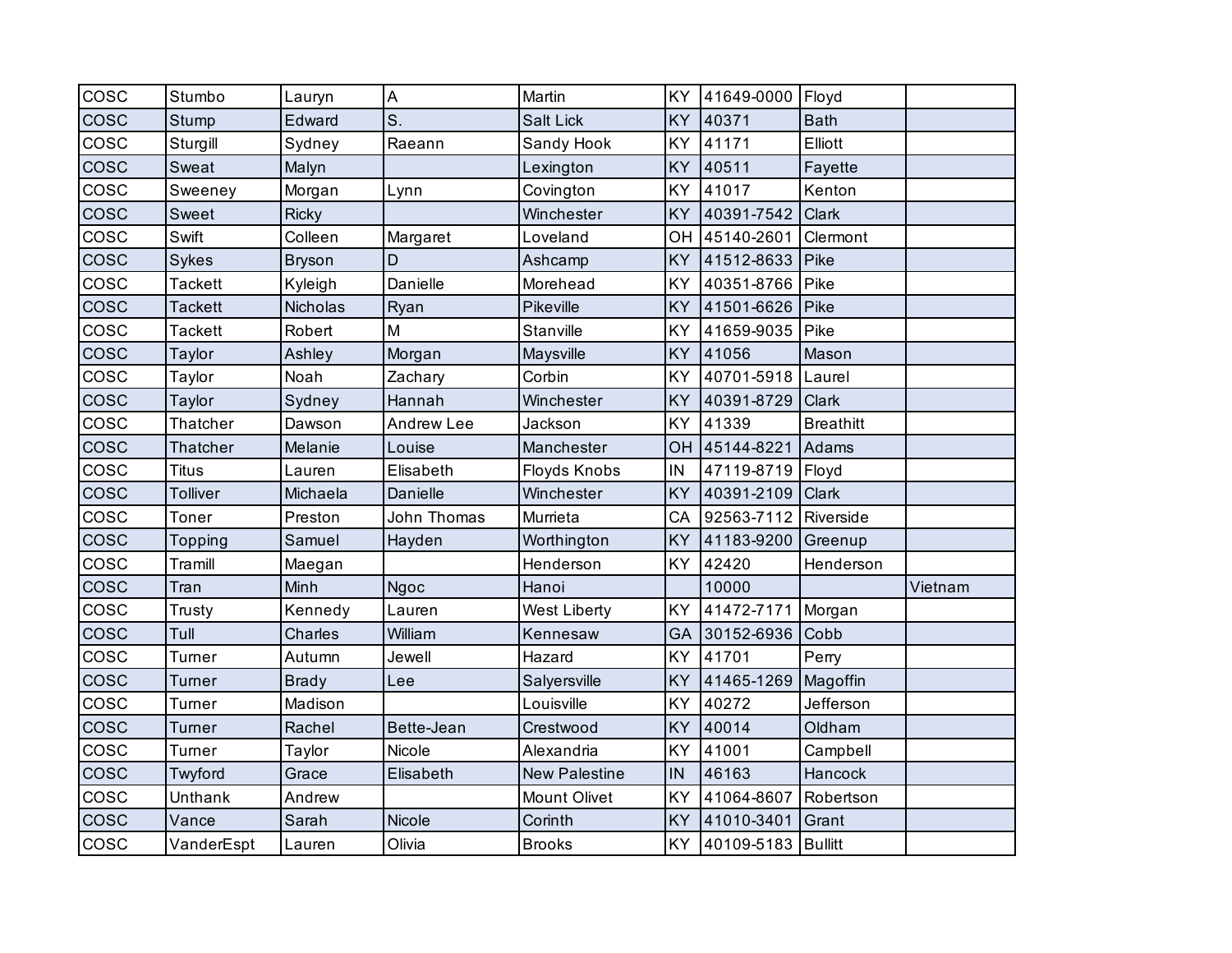| cosc        | Vetters      | Nathanael      |                              | Nicholasville         | KY        | 40356-8757          | Jessamine   |  |
|-------------|--------------|----------------|------------------------------|-----------------------|-----------|---------------------|-------------|--|
| <b>COSC</b> | Vice         | Kenady         | Taylor                       | Morehead              | KY        | 40351-8116          | Rowan       |  |
| <b>COSC</b> | Vogeler      | Sarinity       | M                            | Sparta                | <b>KY</b> | 41086               | Gallatin    |  |
| COSC        | Wagner       | Hannah         | Nicole                       | Union                 | KY        | 41091-8101          | Boone       |  |
| <b>COSC</b> | Walker       | Shelby         | Madison                      | Olympia               | KY        | 40358               | <b>Bath</b> |  |
| cosc        | Wallace      | Mara           | <b>Brown</b>                 | Louisville            | KY        | 40207               | Oldham      |  |
| <b>COSC</b> | Wallace      | Tess           | <b>Brown</b>                 | <b>St.Matthews</b>    | KY        | 40207               | Oldham      |  |
| COSC        | Ward         | Amelia         | Noreen                       | Argillite             | KY        | 41121-8936          | Greenup     |  |
| <b>COSC</b> | Ward         | Christina      | Luv                          | <b>Ulysses</b>        | KY        | 41264-9116          | Lawrence    |  |
| cosc        | Ward         | Jake-Scott     |                              | Winchester            | KY        | 40391               | Clark       |  |
| cosc        | Warner       | Riley          | Loren                        | Owingsville           | KY        | 40360-9228          | Bath        |  |
| COSC        | Warren       | Amia           | Janae                        | Lexington             | KY        | 40511               | Fayette     |  |
| <b>COSC</b> | Watkins      | <b>Bailey</b>  | Cheyenne                     | Nicholasville         | KY        | 40356               | Jessamine   |  |
| COSC        | Weaver       | Annika         | Marquette Hinton   Lexington |                       | KY        | 40502               | Fayette     |  |
| cosc        | Weber        | Grace          | Elizabeth                    | <b>Clear Spring</b>   | <b>MD</b> | 21722               | Washington  |  |
| cosc        | Weber        | Morgan         | <b>Brooke</b>                | Alexandria            | KY        | 41001-1150          | Campbell    |  |
| <b>COSC</b> | Webster      | <b>Brandey</b> |                              | Verona                | KY        | 41092-0000          | Boone       |  |
| cosc        | Wehunt       | Ciara          | Gail                         | <b>Mount Sterling</b> | KY        | 40353-1086          | Montgomery  |  |
| cosc        | Wells        | Benjamin       | Joshua                       | Louisa                | KY        | 41230-9355          | Lawrence    |  |
| cosc        | Wells        | Ethan          | F                            | <b>Elkhorn City</b>   | KY        | 41522               | Pike        |  |
| <b>COSC</b> | Wenz         | Katherine      | M                            | Maysville             | KY        | 41056               | Mason       |  |
| COSC        | Wesselkamper | Abigail        | Grace                        | Cincinnati            | OH        | 45244-2970          | Hamilton    |  |
| cosc        | West         | Emily          | <b>Belen</b>                 | <b>Betsy Layne</b>    | KY        | 41605-0379          | Floyd       |  |
| COSC        | West         | Summer         | Elizabeth                    | Raccoon               | KY        | 41557-0000          | Pike        |  |
| <b>COSC</b> | Whaley       | Abigail        | Christine                    | Ashland               | <b>KY</b> | 41102-9023          | Boyd        |  |
| cosc        | Wheeler      | Peyton         | O'Neil                       | Falcon                | KY        | 41426-0042 Magoffin |             |  |
| COSC        | Whitaker     | Kaylee         | Judan                        | Whitesburg            | KY        | 41858-7557          | Letcher     |  |
| COSC        | White        | Emma           | <b>Banks</b>                 | Frankfort             | KY        | 40601               | Franklin    |  |
| <b>COSC</b> | White        | Madison        | Hailey                       | Hillsboro             | KY        | 41049               | Rowan       |  |
| COSC        | Whitten      | Allison        | Rene                         | Simpsonville          | SC        | 29681-4272          | Greenville  |  |
| <b>COSC</b> | Wilburn      | Madalyn        |                              | Worthington           | KY        | 41183-9611          | Greenup     |  |
| COSC        | Wildey       | Lillian        | Annelle                      | Batavia               | OH        | 45103-0738          | Clermont    |  |
| <b>COSC</b> | Wiley        | Emily          | Suzanne                      | London                | KY        | 40744               | Laurel      |  |